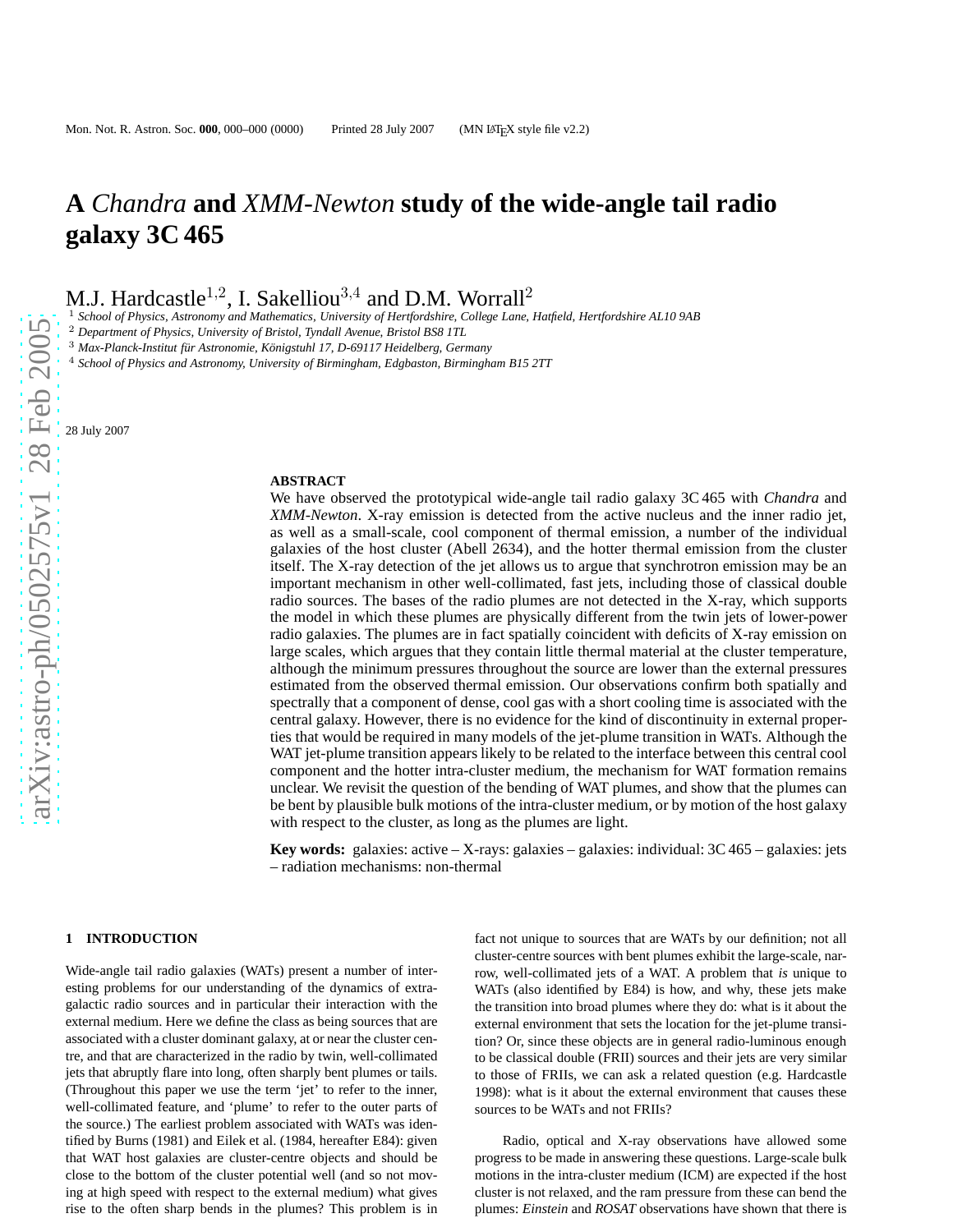# 2 *M.J. Hardcastle et al.*

indeed X-ray substructure in the host clusters of WATs (e.g. Burns et al. 1994; Gómez et al. 1997a) and this is backed up by optical spectroscopy that shows there is substantial substructure in the galaxy velocity distributions of a few well-studied clusters hosting WATs (Pinkney et al. 1993; Gómez et al. 1997b). Substructure in the host clusters will also give rise to non-radial buoyancy forces that can play a part in bending the plumes (e.g. Sakelliou, Merrifield & McHardy 1996). Observational input to the questions related to the jet-plume transition has been more limited, but Hardcastle (1998) and Hardcastle & Sakelliou (2004) have shown that the jets often terminate in compact structures similar to the hotspots of FRII radio galaxies, supporting a picture (Hardcastle 1999) in which the current jet-plume transition, where it occurs at a single point, is a result of the interaction between the jet and the edge of the previously existing plume. Hardcastle & Sakelliou also provided the first direct evidence that the external environment is responsible for the unique structure of WATs, by demonstrating an inverse correlation between the jet termination distance and the temperature of the host cluster. However, the physics that governs the location of the base of the plume is still unclear. Modellers have concentrated on the idea that it is associated with some localized feature of the external medium, such as propagation across an IGM/ICM interface or a shock front (e.g. Loken et al. 1995; Hooda & Wiita 1996) or interaction with discrete clumps in the external medium (e.g. Higgins, O'Brien, & Dunlop 1999). X-ray observations with the previous generation of observatories had insufficient resolution and sensitivity to test these models.

However, *Chandra* and *XMM* have now been used to observe a number of WAT host clusters, allowing the observational picture in the X-ray to be updated. Jetha et al. (2005) present observations of two WAT host clusters with *Chandra*, showing that both contain a cool central gas component and that the jet enters the plume close to the transition between this and the hotter gas in the rest of the host cluster. While this has some similarities to the picture in which a jet-plume transition is a result of a propagation across some structure in the IGM/ICM interface, the detailed *Chandra* observations show that there are no discontinuities in the physical conditions in the clusters (as would be expected if the jet-plume transition was a result of propagation across a discrete feature in the external medium, such as a shock or cold front) and no discrete X-ray emitting features associated with the plume bases. An association between the jet-plume transition and the cold central gas seems likely as a result of this work, but the mechanism for WAT formation is still not clear.

The observations of Jetha et al. were also not sensitive enough to study the X-ray properties of the radio components themselves. In WATs the jets, like those in FRIIs, are thought to remain relativistic, well-collimated flows ('type II' jets) until they undergo rapid deceleration at a hotspot. In the much commoner twin-jet FRI sources, the initially type II jet flow undergoes significant bulk deceleration on scales of a few kpc, slowing from bulk relativistic speeds to speeds that are trans-sonic or sub-sonic with respect to the external medium (Bicknell 1994; Laing & Bridle 2002) and forming a 'type I' jet that may in some cases make a smooth transition into a plume similar to those of WATs. In all cases that have been observed in detail this bulk deceleration in FRIs is accompanied by high-energy particle acceleration that gives rise to Xray synchrotron emission (e.g. Hardcastle et al. 2001, Worrall et al. 2001, Hardcastle et al. 2002). However, the inner jets of FRI sources, while they should still be relativistic, are often also strong sources of X-ray emission (Hardcastle et al. 2001, 2003). WAT jets should be similar to the inner jets of FRIs, and so we might expect

to detect synchrotron X-ray emission from them, particularly on small scales. On the other hand, WAT plumes should *not* be similar to the brighter outer jets of FRIs in the deceleration region, since the model outlined by Hardcastle & Sakelliou (2004) requires the jet deceleration in the plumes to take place at a single discrete location.

Investigating these issues requires sensitive X-ray observations of more WAT systems. 3C 465, the subject of this paper, is the closest WAT in the northern sky  $(z = 0.0293)$  and the best studied at radio frequencies (Riley & Branson 1973; Leahy 1984; E84; Eilek & Owen 2002; Hardcastle & Sakelliou 2004), to the extent that it is often taken to be the prototype object of its class. Its host galaxy is the D galaxy NGC 7720, the dominant galaxy of the cluster Abell 2634. A2634 has been well studied in the Xray, initially with *Einstein* (Jones et al. 1979; E84; Jones & Forman 1984) and later with the *ROSAT* PSPC (Schindler & Prieto 1997) and HRI (Sakelliou & Merrifield 1998, 1999) and with ASCA (e.g. Fukazawa et al. 1998). The velocity properties of the galaxies in the cluster have also been studied in detail (Pinkney et al. 1993, Scodeggio et al. 1995). From these studies it has been possible to show that A2634 is a non-relaxed cluster, with an X-ray extension around the central cluster galaxy perpendicular to the jet axis (e.g. Schindler & Prieto 1997) although there is little evidence in the galaxy distributions and velocity data for a recent merger (Scodeggio et al. 1995). On small scales, Sakelliou & Merrifield (1999) argued that the compact X-ray core seen by the *ROSAT* HRI was extended on scales of a few arcsec, and that this implied detection of a small-scale IGM component. Sakelliou & Merrifield (1998) showed that the individual galaxies of the host cluster were of low luminosity in the X-ray, arguing that this implied that hot gas had been stripped from the galaxies in their motion through the IGM.

Because of this wealth of existing observational data, 3C 465 is an excellent target for observations with the new generation of X-ray observatories aimed at addressing the outstanding questions described above. In this paper we report on the results of our *Chandra* and *XMM-Newton* observations. Throughout the paper we use a concordance cosmology with  $H_0 = 70 \text{ km s}^{-1} \text{ Mpc}^{-1}$ ,  $\Omega_{\text{m}} = 0.3$ and  $\Omega_{\Lambda} = 0.7$ . At the redshift of 3C 465, 1 arcsec corresponds to 590 pc. Spectral indices  $\alpha$  are the energy indices and are defined in the sense  $S_{\nu} \propto \nu^{-\alpha}$ . The photon index  $\Gamma$  is  $1 + \alpha$ . All fits to the X-ray data include the effects of Galactic absorption with a column density of  $4.91 \times 10^{20}$  cm<sup>-2</sup>. J2000 co-ordinates are used throughout.

# <span id="page-1-0"></span>**2 OBSERVATIONS AND PROCESSING**

# **2.1 XMM**

3C 465 was observed with the EPIC cameras on *XMM*, using the medium filter, for 11160 s (MOS1) 11162 s (MOS2) and 8725 s (pn) on 2002 Jun 22. The data were filtered using SAS to include only the standard flag set, and remove bad columns and rows; we retained the out of field of view events. High background events were filtered on the count rate above 10 keV using the same criteria as were used for the background dataset we used in subsequent analysis (Read & Ponman 2003), i.e. an upper count rate in the 10–15 keV energy range with standard flags and PATTERN=0 of 1 count s<sup>-1</sup> (pn) and 0.35 count s<sup>-1</sup> (MOS): this did not significantly affect the MOS cameras, but flagged out a substantial fraction of the pn data. The effective exposure times after filtering were 11054 s (MOS1) 11105 s (MOS2) and 6735 s (pn).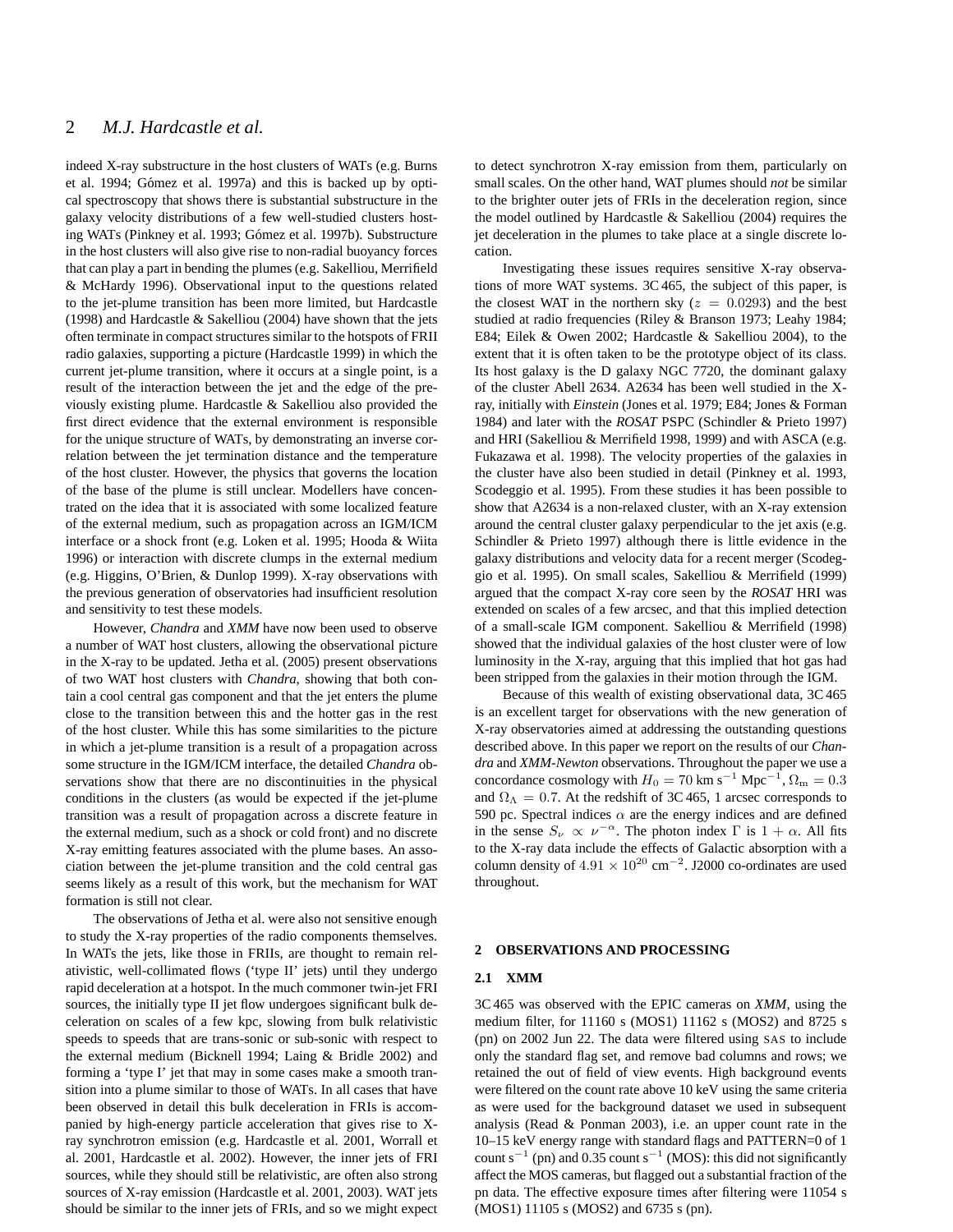After filtering, the data were vignetting-corrected using the SAS task *evigweight*, and spectra and images were generated using the *evselect* task. We used the techniques described by Croston et al. (2003) to interpolate over chip gaps and bad columns to make images in the energy range 0.3–7.0 keV for presentation.

Although the source and background datasets had been filtered using the same criteria, the count rate in the out of field of view regions for both MOS and pn was significantly higher in our observations than in the background dataset. This implies a higher contribution from particles in our data, which (if uncorrected) would bias our extracted spectra. The reason for this discrepancy appears to be that the effective spectrum of the particle background, as measured by *XMM*, differs in our data and in the background files (where it is of course an exposure-weighted average over many observations). We generated an approximate correction for the particle background excess in our data by taking the difference between the out of field of view spectra in our data and those in the Read & Ponman background files. A suitably scaled version of this spectrum (taking account of the weighting applied to the data) was then added to the *evigweight*-corrected background spectra generated for each observation. This had the effect of stabilizing the temperature fitted to large-area regions of the extended X-ray source (Section [3.8\)](#page-7-0).

While this approach to background correction should provide an accurate correction for the non-X-ray contribution to the observed background, it differs from the double-subtraction method of Arnaud et al. (2002) in that it does not attempt to correct for the difference between the level of the cosmic X-ray background in the background datasets and that in the observation of 3C 465. The reason we do not attempt to do this is that the cluster fills the field of view, so that it is impossible to define a local blank-sky background that does not include cluster emission: any attempt to apply the method of Arnaud et al. would tend to over-estimate the cosmic background excess and consequently cause us to under-estimate the true normalization of the models fitted to the data. The systematic error introduced by omitting this double-subtraction correction is small in the case of 3C 465 and should predominantly affect low energies, and we have verified that applying the double-subtraction method to the spectra we extract in Section [3.8](#page-7-0) does not significantly affect fitted parameters such as MEKAL model temperature, though of course it does affect the normalization of the fitted models.

# **2.2 Chandra**

We observed 3C 465 with *Chandra* on 2004 Aug 31 for 49528 s. The source was positioned near the standard aim point on the backilluminated S3 CCD. We reprocessed the data in the standard way to apply the latest calibration files (using CIAO 3.1 and CALDB 2.28). As the data were taken in VFAINT mode, we used 'VFAINT cleaning' to identify and reject some background events. We also removed the 0.5-pixel event position randomization. There were no times of unusually high background, so we were able to use all of the available data.

We used events in the energy range 0.5–5 keV to construct images (throughout the paper this energy range is used for *Chandra* imaging).

## **2.3 Radio data**

The high-resolution radio images used are taken from Hardcastle & Sakelliou (2004), and were made with the NRAO Very Large

Array (VLA) at 8.4 GHz. We also make use of a 1.4-GHz VLA image taken from the 3CRR Atlas of Leahy, Bridle  $&$  Strom<sup>1</sup> with a resolution of 5.4 arcsec.

# **3 SPATIAL AND SPECTRAL ANALYSIS**

# **3.1 Methods**

*Chandra* spectra were extracted and corresponding response and ancillary response matrices constructed using CIAO. *XMM* spectral extraction was carried out using SAS, and an on-axis ancillary response matrix was generated using the task *arfgen* and used for every spectrum. The response matrices used were the 'canned' responses supplied on the  $XMM$  web site<sup>2</sup>. The use of on-axis ancillary response matrices is made possible by the vignetting correction applied with *evigweight*.

Spectral model fitting was carried out in XSPEC, in the energy range 0.4–7.0 keV (*Chandra*) and 0.3–7.0 keV (*XMM*). In all cases, except where otherwise stated, the extracted spectra were grouped so that each fitting bin had  $> 20$  counts after background subtraction. Errors quoted throughout are the  $1\sigma$  value for one interesting parameter, unless otherwise stated.

#### **3.2 Overview**

In the *Chandra* image there is a clear detection of an X-ray core and emission associated with the jet, as well as small-scale extended emission (Fig. [1\)](#page-3-0). On larger scales, thermal emission from the host cluster is clearly visible in the *Chandra* data and there are detections of several of the individual galaxies of the cluster. No significant excess X-ray emission is seen around the points where the narrow inner jets enter the radio plumes. The *XMM* observations (Fig. [2\)](#page-4-0) detect the X-ray core and small-scale thermal emission and the thermal emission from the cluster, as well as some of the cluster galaxies and the background cluster known as CL-37 (Scodeggio et al. 1995). In the following sections we discuss each component in turn.

## <span id="page-2-0"></span>**3.3 The core**

There is small-scale thermal emission associated with the inner parts of NGC 7720 (Section [3.6\)](#page-6-0), and so measurements of the nuclear X-ray emission need to be carried out with care. We initially used a small region (a circle of radius 1.5 arcsec centred on the peak of the X-ray emission) to extract a spectrum from the *Chandra* dataset. Background was taken from a concentric annulus between 1.5 and 2.5 arcsec. This spectrum was very poorly fitted  $(\chi^2 = 159$  for 28 degrees of freedom) with a single power law model with Galactic absorption, and the strong residuals below 1 keV suggested that there was some contribution from thermal emission even in this small region. A model consisting of a thermal (MEKAL) component with 0.5 solar abundance and an unabsorbed power law gave a much better fit ( $\chi^2 = 48$  for 26 degrees of freedom), but required an unusually flat photon index  $(1.0 \pm 0.2)$  for the power-law component. When the power law was allowed to have some intrinsic absorption, a better fit was obtained ( $\chi^2 = 37.1$  for 25 d.o.f.): in this case the temperature of the thermal component was  $0.66 \pm 0.03$  keV, the power-law photon index was  $2.0^{+0.5}_{-0.4}$ ,

<sup>1</sup> http://www.jb.man.ac.uk/atlas/

<sup>2</sup> ftp://xmm.vilspa.esa.es/pub/ccf/constituents/extras/responses/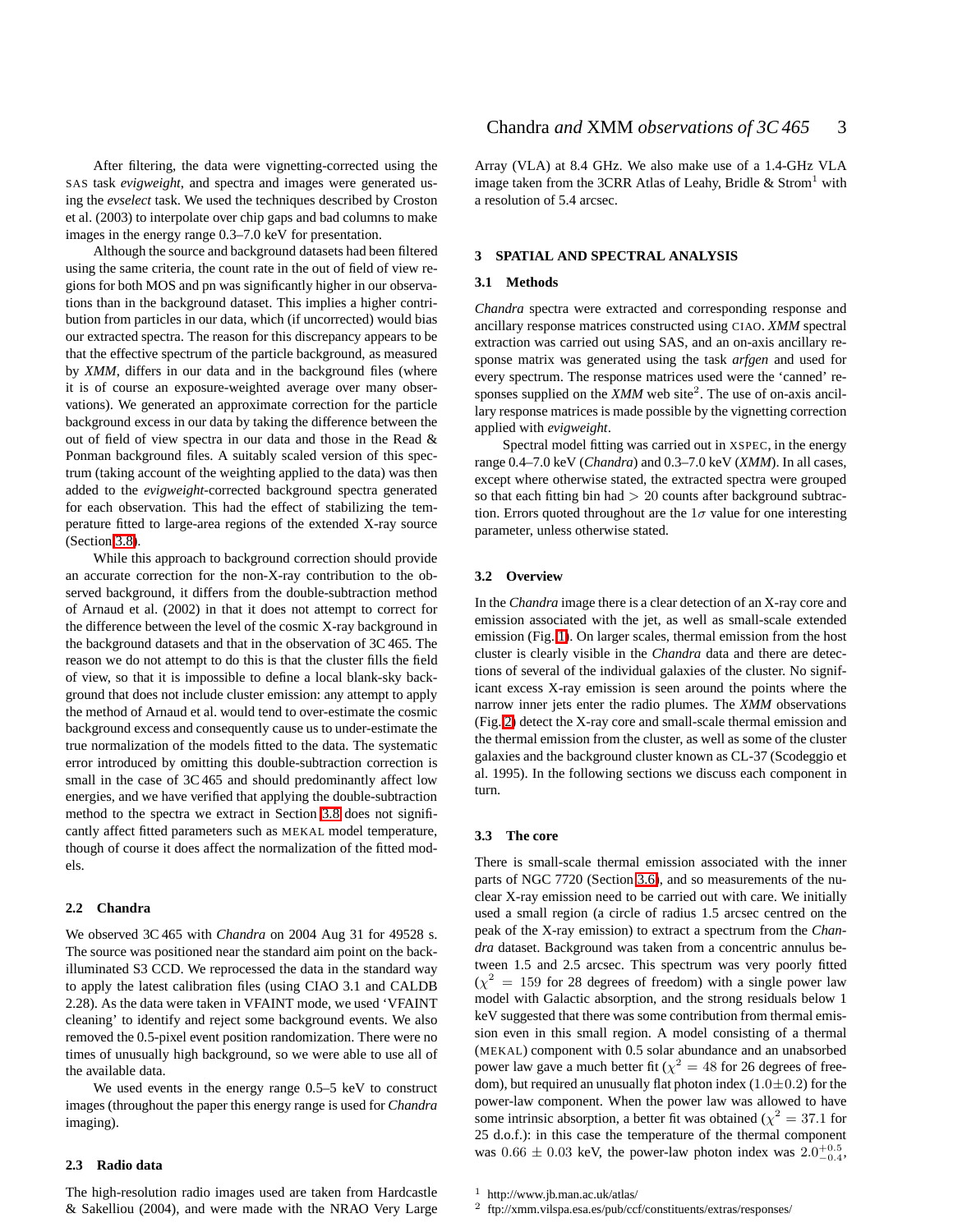

<span id="page-3-0"></span>**Figure 1.** Small-scale X-ray emission from the central regions of 3C 465. The greyscale shows the 0.5–5.0 keV *Chandra* data binned in 0.246-arcsec pixels;  $\frac{1}{2}$  black is 6 counts pixel<sup>-1</sup>. Superposed are contours of a 0.28 × 0.26 (major × minor axis FWHM) resolution 8.4-GHz VLA map at 0.1 × (1,  $\sqrt{2}$ , 2,  $2\sqrt{2}$ ...) mJy beam<sup>-1</sup>. Two knots in the jet with possible X-ray detections are marked, and the region used for spectral measurements is shown. The X-ray co-ordinates have been shifted by around 0.2 arcsec to align the X-ray centroid with the radio core: this shift is well within the uncertainties on *Chandra* astrometric accuracy.

and the excess absorbing column was  $5^{+3}_{-2} \times 10^{21}$  cm<sup>-2</sup>. No improvement in the fit was obtained by including further components, such as a second unabsorbed power law. Imaging the core in hard and soft bands (above and below 1 keV) suggests that it is indeed much more point-like in the hard band than the soft band, supporting the model implied by this fit. The power-law component contributes 260 counts in this model, or about 1/3 of the total in the extraction region, and its unabsorbed 1-keV flux density is  $14^{+18}_{-7}$ nJy, taking into account a correction for the small aperture and local background subtraction estimated from PSF simulations using the CHART and MARX tools. Errors quoted here are  $1\sigma$  for two interesting parameters to take account of the strong relationship between absorbing column and normalizing flux.

To compare the *Chandra* and *XMM* results, we extracted a spectrum for both using a circle of radius 30 arcsec, taking background from an annulus between 30 and 40 arcsec. (This region includes emission from the companion galaxy, NGC 7720A, which is 14 arcsec to the north, but as discussed in Section [3.7](#page-6-1) this is a

weak X-ray source and does not contribute significantly to the fits.) The results are similar to those found above: the best joint fit to the thermal/absorbed power-law model, with all parameters the same for both *XMM* and *Chandra* datasets, has  $\chi^2 = 134$  for 122 d.o.f. and gives a somewhat higher  $kT = 0.86 \pm 0.02$  keV, an intrinsic absorbing column for the power-law component  $3.7^{+2.2}_{-1.3} \times 10^{21}$ cm<sup>-2</sup>, power-law photon index  $2.45_{-0.23}^{+0.27}$ , and unabsorbed 1-keV power-law flux density of  $45^{+20}_{-13}$  nJy. The improvement in the fit obtained by allowing the parameters of the power law component in the *Chandra* and *XMM* datasets to vary independently is marginal  $(\chi^2 = 126$  for 119 d.o.f.) and the best-fitting parameters are similar. A more significant improvement ( $\chi^2 = 120$  for 120 d.o.f.) is obtained by fitting two MEKAL models with different temperatures together with the absorbed power law, suggesting that there may be temperature structure in the extraction region: in this model the lower temperature is  $0.71 \pm 0.05$  keV, and so is consistent with the temperature measured in the inner 1.5 arcsec, while the higher temperature is  $1.18^{+0.13}_{-0.08}$  keV. We discuss temperature structure in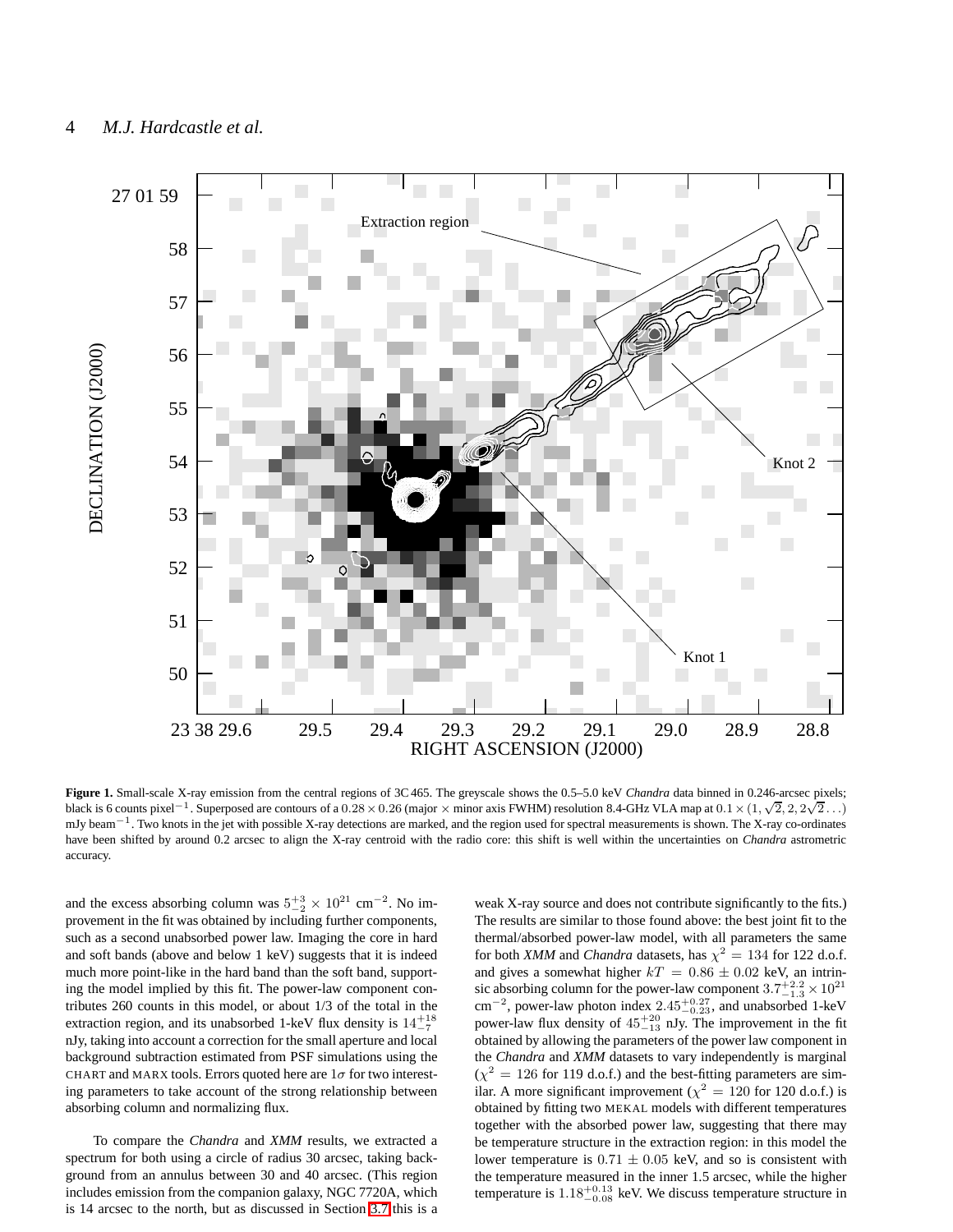

<span id="page-4-0"></span>**Figure 2.** Extended X-ray emission from Abell 2634. The greyscale shows the 0.5–5.0 keV data from the adaptively smoothed, combined field of view of all three *XMM* cameras after interpolation over chip gaps. The object to the NE is the background cluster CL-37. Superposed are contours of the 5.4-arcsec resolution 1.4-GHz VLA map at  $1 \times (1, 4, 16...)$  mJy beam<sup>-1</sup>. To avoid giving excessive weight to features at the edge of the field, this image is not vignetting-corrected.

more detail in Section [3.6.](#page-6-0) The normalizations for the power-law component in both these fits agree with that determined from the small-aperture *Chandra* fit described above within the large fitting uncertainties.

# **3.4 The jet**

The *Chandra* detection of X-ray emission from the inner part of the N jet of 3C 465 is the first X-ray detection of a WAT jet. X-ray emission appears to come predominantly from the two brightest knots of the radio jet, denoted NJ1 by Hardcastle & Sakelliou (2004) (Fig. [1\)](#page-3-0). It is hard to assign a statistical significance to the detection of the inner knot (labelled knot 1 in Fig. [1\)](#page-3-0), because of the difficulty in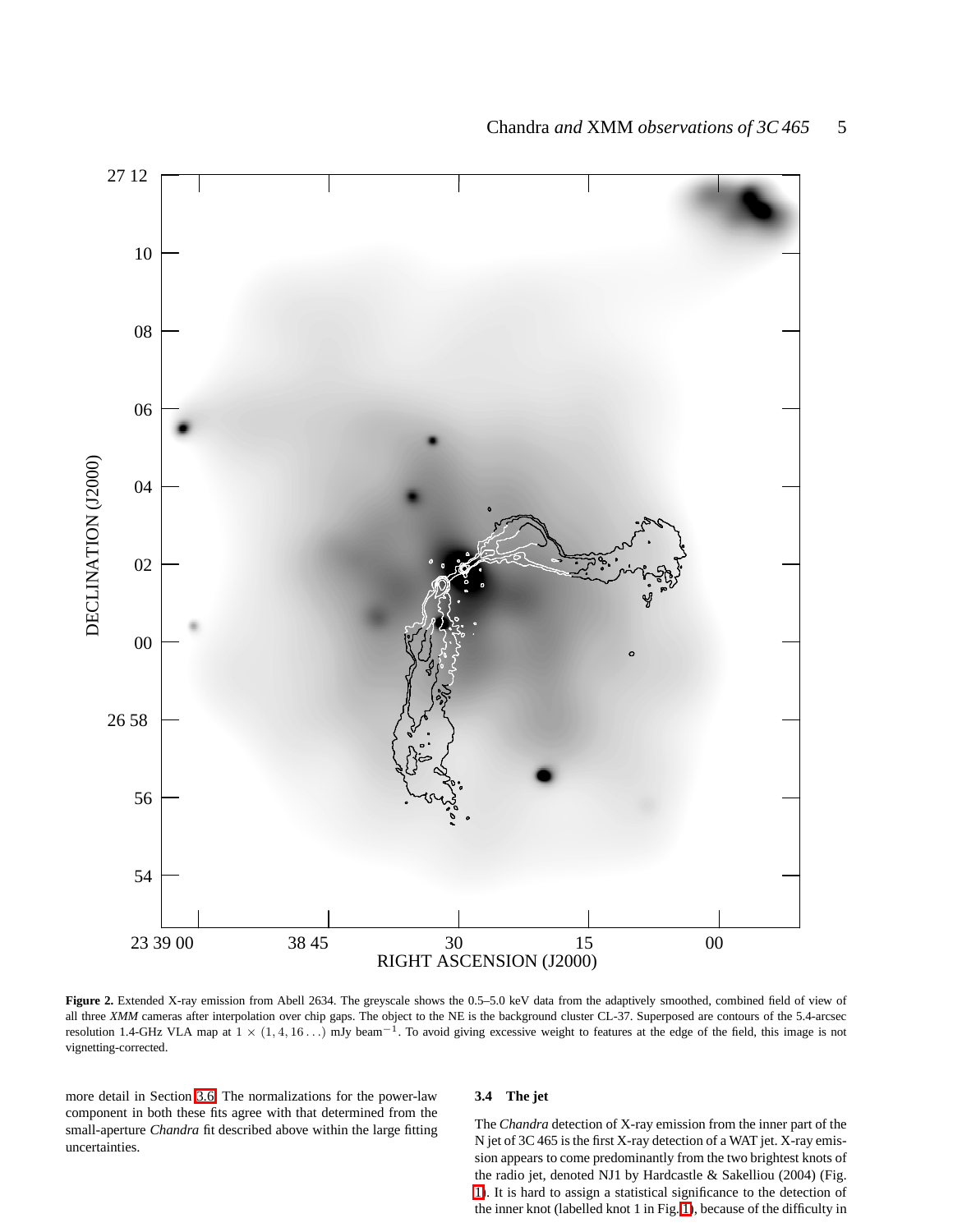

<span id="page-5-0"></span>**Figure 3.** X-rays near the plume bases of 3C 465. Left: the south plume base. Right: the north plume base. Pixels are 0.492 arcsec on a side: black is 2 counts pixel<sup>-1</sup>. Superposed are contours from a 0.72 × 0.62 arcsec resolution map at  $0.1 \times (1, \sqrt{2}, 2, 2\sqrt{2})$ ...) mJy beam<sup>-1</sup>. No X-ray emission is detected from any of the bright features at the plume bases. The brightest knot, NJ2 in the notation of Hardcastle & Sakelliou (2004), is labelled.

measuring a good background so close to the bright, asymmetrical central X-ray emission from the core and central thermal component: our best estimate, based on local matched background circles, is that it contains  $14 \pm 7$  counts. Knot 2, which corresponds to the brightest discrete feature of the radio jet, contains  $30 \pm 6$  counts, and there are a few more counts plausibly associated with the jet in the bright jet region beyond it. No X-ray emission from the jet is detected beyond 7.5 arcsec (4.4 kpc). Knot 2 is resolved transversely in the radio, with a deconvolved Gaussian FWHM of 0.3 arcsec; this suggests that it should be essentially unresolved to *Chandra*, and the observed X-ray emission is consistent with that suggestion. There are too few counts in the region of the jet from knot 2 onwards to extract a spectrum and carry out detailed model fitting, but the two-bin spectrum that can be extracted from the region marked on the figure suggests a steep X-ray power-law photon index (∼ 2.4). Assuming this photon index and Galactic absorption, the X-ray flux density from this region of the jet is  $0.9 \pm 0.14$  nJy. The corresponding radio flux density is 6.6 mJy at 8.4 GHz, so that

the two-point radio-X-ray spectral index is 0.92. The unabsorbed jet flux in the *ROSAT* band is  $10^{-14}$  ergs cm<sup>-2</sup> s<sup>-1</sup>, corresponding to a luminosity of 2  $\times$  10<sup>40</sup> ergs s<sup>-1</sup> at the distance of 3C 465 (assuming no beaming). The inner region of the jet is clearly different from the outer region (beyond 7.5 arcsec): if the straight region of the outer jet were similar in X-ray properties to the inner parts, we would expect to have detected it at the level of ∼ 150 *Chandra* counts, whereas fewer than 30 ( $3\sigma$ ) are detected. However, the outer jet shows no clear knots of radio emission until the base of the plume (see below).

# **3.5 'Hotspots' and plume bases**

There is no significant detection of X-ray emission from the radiobright bases of the plumes in 3C 465 (Fig. [3\)](#page-5-0). The strongest limit on the radio/X-ray ratio from these regions comes from the bright southern plume base. In a circular region around the brightest radio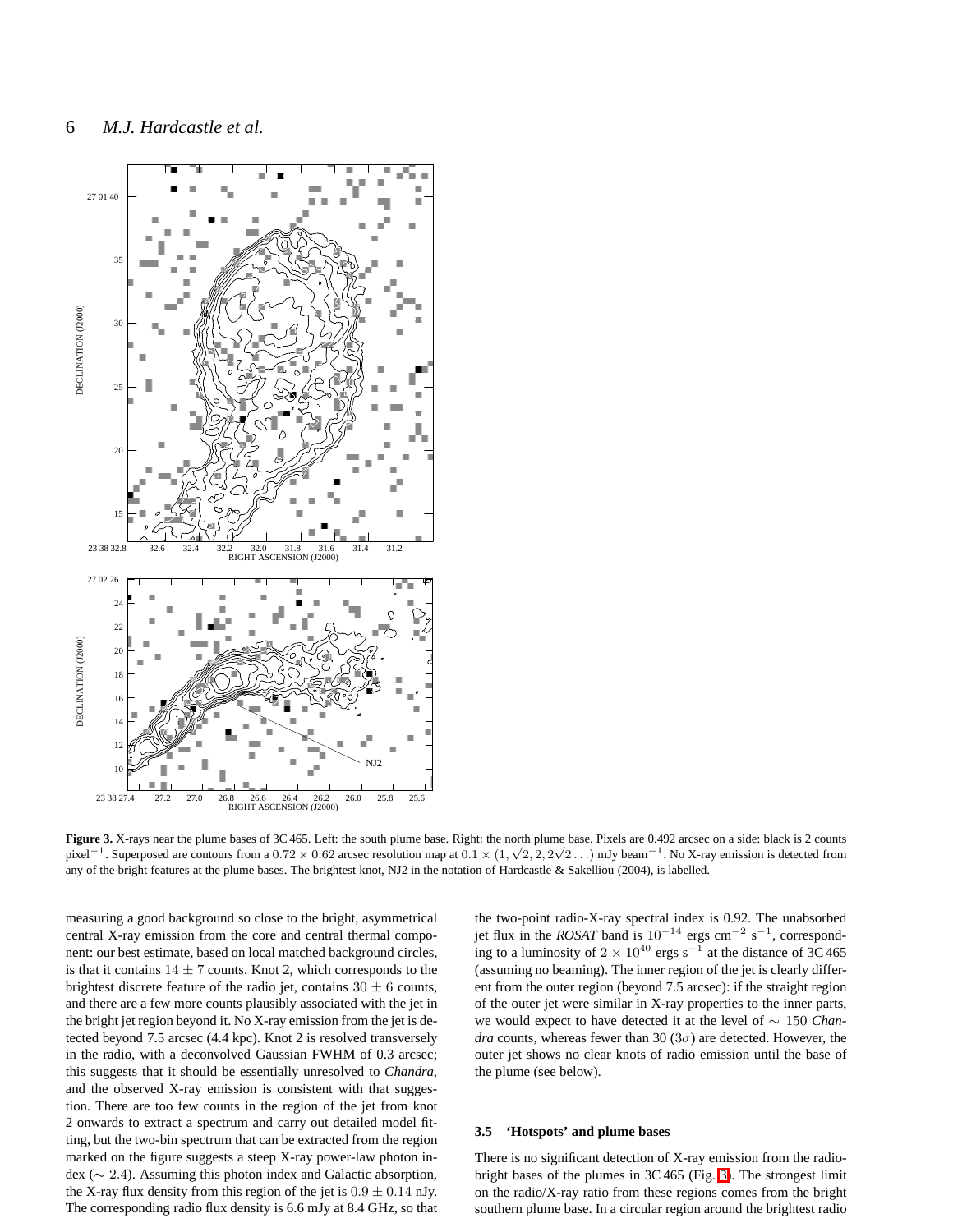emission from this region we can set an upper limit of 25 *Chandra* counts, corresponding to  $< 0.6$  nJy assuming a power-law model with a photon index of  $\Gamma = 2.0$ . The radio flux density in the same region is 143 mJy, so that the two-point radio-X-ray spectral index is  $\alpha_{\rm RX} > 1.12$ . This is steeper than is observed for any detected FRI jet base; if the plume base had had a more typical value for FRI jets of  $\alpha_{\rm RX} \approx 0.92$  (similar to the knots in the inner jet, see above), it would have been detected at the level of  $\sim 800$  counts. As pointed out by Hardcastle & Sakelliou (2004), 3C 465 does not show any obvious hotspot-like jet termination features, but the best candidate feature, the knot at the end of the northern radio jet (NJ2 in their notation: labelled in Fig. [3\)](#page-5-0) is also not significantly detected in the X-ray.

#### <span id="page-6-0"></span>**3.6 Small-scale thermal emission**

To characterize the small-scale thermal emission implied by the images and the spectral fits of Section [3.3,](#page-2-0) we carried out radial profile fitting to the inner 35 arcsec of the *Chandra* dataset, taking background from the region between 35 and 45 arcsec and excluding a pie slice at the position angle of the jet and the emission from the nearby companion galaxy (see Section [3.7\)](#page-6-1). We use the PSF parametrization of Worrall et al. (2001). The radial profile is best fitted with a combination of a small  $\beta$  model and a point-like com-ponent (Fig. [4\)](#page-6-2). The fit is good ( $\chi^2 = 21.9$  for 40 d.o.f.) and the best-fitting model parameters are  $\beta = 0.62 \pm 0.03$ ,  $\theta_c = 1.1 \pm 0.2$ arcsec (errors are  $1\sigma$  for 2 interesting parameters). In this model the point-like component contributes  $400^{+23}_{-30}$  counts in the 0.5–5 keV energy range: this compares well with the number estimated from spectral fitting in Section [3.3.](#page-2-0) These observations confirm the suggestion based on *ROSAT* data (Sakelliou & Merrifield 1999) that there is a component of extended X-ray emission associated with NGC 7720.

We used spectral fitting in concentric annuli in the inner 30 arcsec region to investigate whether there was evidence for temperature structure in this small-scale thermal component. Identical background regions, between 30 and 40 arcsec, were taken for each fit. The results are shown in Table [1.](#page-6-3) Either simply fitting spectra to each annulus, or using the XSPEC deprojection model, we find evidence that there is a temperature gradient in the small-scale thermal material in the centre of A2634.

Using the temperatures measured above in combination with the radial profile, we estimate the central density of the small-scale thermal material in 3C 465 to be  $(4.6 \pm 0.6) \times 10^5$  m<sup>-3</sup>, while the central pressure is  $(1.1 \pm 0.2) \times 10^{-10}$  Pa. The central cooling time of this material is short ( $\sim 10^7$  years). These conditions are very similar to those found in the central components of more normal, non-WAT FRI radio galaxies hosted by groups (e.g. Hardcastle et al. 2002, 2005).

## <span id="page-6-1"></span>**3.7 The cluster galaxies**

Eleven galaxies from the A2634 cluster were detected in the *Chandra* field of view; this is almost all of the bright cluster galaxies that are suitably positioned for *Chandra* imaging. Of these, the five brightest in X-rays and lying in the *XMM* field of view were also detected with *XMM*. The detected sources are listed in Table [2,](#page-8-0) along with some less bright elliptical galaxies that in general are not detected. We measured the *Chandra* counts for each source using circular extraction regions and concentric or adjacent background annuli, and, where spectral fitting was possible, fitted each *Chandra* spectrum (*XMM* spectra gave little additional information) with



<span id="page-6-2"></span>**Figure 4.** Radial profile of the inner 35 arcsec of *Chandra* data in the energy range 0.5–5 keV. The dotted lines show the two best-fitting model components described in the text (point source and  $\beta$  model) and the dashed line shows their sum. The residuals are displayed below the plot.

<span id="page-6-3"></span>**Table 1.** Temperatures in the central region of 3C 465 measured with *Chandra*

| Annulus<br>(arcsec) | Independent fits<br>Temperature                  | $\chi^2/n$ | Deprojected fits<br>Temperature (keV)            |                                                  |  |
|---------------------|--------------------------------------------------|------------|--------------------------------------------------|--------------------------------------------------|--|
|                     | (keV)                                            | (fixed Z)  | (fixed Z)                                        | (free $Z$ )                                      |  |
| $0 - 1.5$           | $0.66^{+0.03}_{-0.03}$<br>$1.03^{+0.04}_{-0.04}$ | 37/25      | $0.62^{+0.04}_{-0.05}$<br>$0.98^{+0.03}_{-0.03}$ | $0.60^{+0.04}_{-0.04}$<br>$1.01^{+0.04}_{-0.04}$ |  |
| $1.5 - 3$           |                                                  | 27/16      |                                                  |                                                  |  |
| $3 - 7.5$           | $1.42^{+0.1}_{-0.2}$<br>$^{-0.06}$               | 32/17      | 1.39                                             |                                                  |  |
| $7.5 - 30$          | $1.8^{+0.8}$                                     | 9/13       | 1.9                                              | $2.5^{+1.2}_{-0.7}$                              |  |

The fit to the central bin includes an obscured power-law component as discussed in Section [3.3.](#page-2-0) Abundance is fixed to 0.5 solar for the temperatures listed in the 'fitted' and 'deprojected' columns. The total  $\chi^2/n$  values for the deprojected models were 109/71 (fixed abundance) and 86/70 (free abundance). The best-fitting abundance for the free-abundance deprojection model was  $1.5^{+0.4}_{-0.2}$ .

a combination of an unabsorbed, hard power-law model with fixed  $\Gamma = 1.0$  and a MEKAL model with fixed 0.5 solar abundance (the power-law component being intended to represent the contribution from X-ray binaries). Where galaxies were not detected, we set upper limits based on the Chandra background. Results are tabulated in Table [2.](#page-8-0) Where spectral fits were possible, most galaxies were fitted with a thermal model with a temperature between 0.5 and 0.8 keV, in some cases together with a less luminous power-law component. Cluster galaxies therefore do contain some hot gas, though the luminosity even of the brightest system is about an order of magnitude less than that of the extended X-ray emission associated with NGC 7720 itself. The typical galaxy X-ray luminosities – calculated from the fitted model where possible, and using a thermal model with  $kT = 0.5$  keV for the weaker sources or upper limits – are comparable to the luminosities estimated for the class of optically brighter galaxies by Sakelliou & Merrifield (1998), after cor-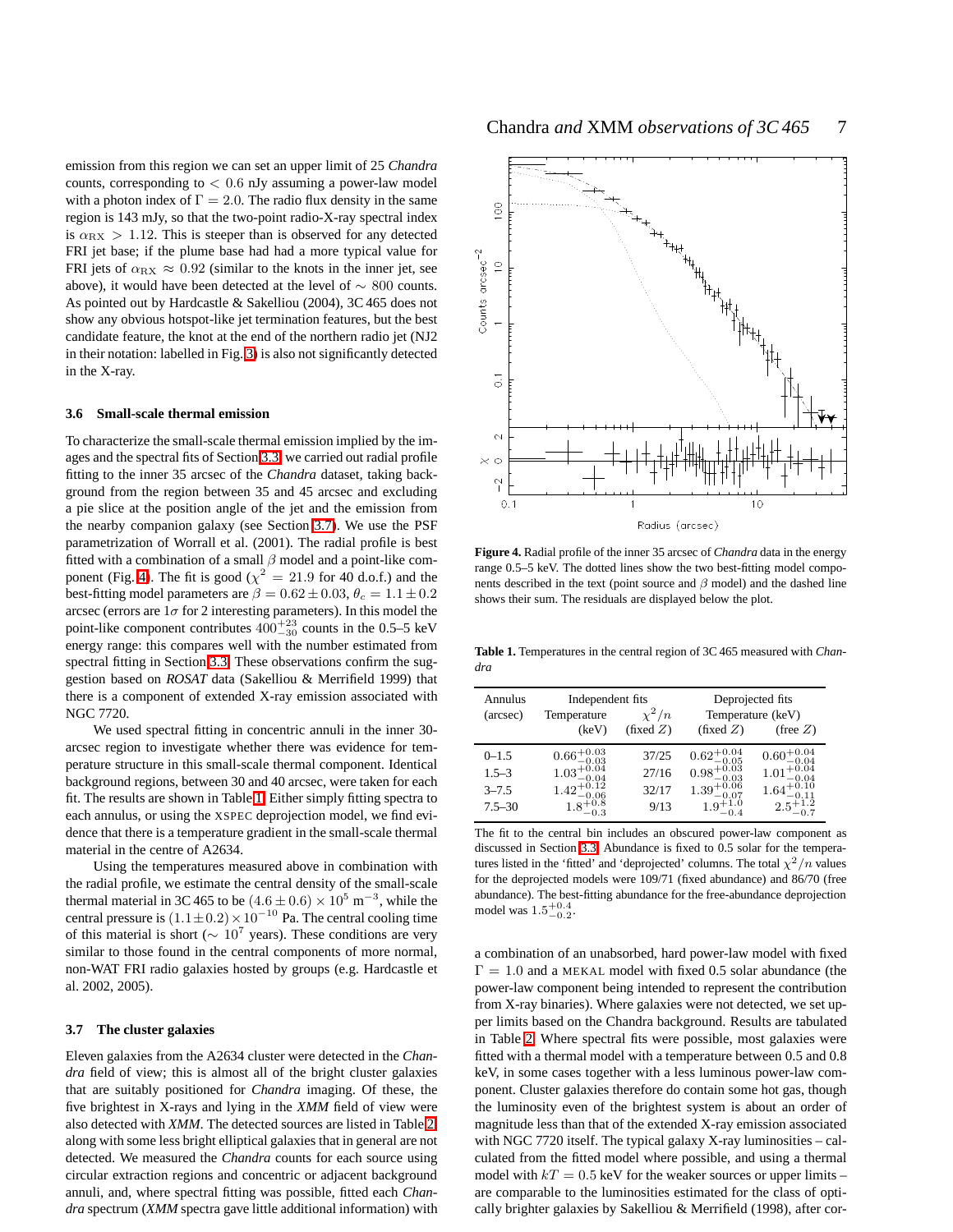

<span id="page-7-1"></span>**Figure 5.** X-ray luminosity versus blue optical luminosity for the early-type galaxies in the *Chandra* field of view. Data points are from Table [2:](#page-8-0) the large crosses show the bins of Sakelliou & Merrifield (1998) after correction to the cosmology we use in this paper, and the dotted line shows the boundary between binary- and thermal-dominated X-ray emission adopted by them (in the absence of a more up-to-date study of the relationship between Xray and optical properties of elliptical galaxies using *Chandra*).

rection for the different cosmology used in that paper; this suggests that the analysis carried out in that paper, where individual galaxies were not significantly detected, was broadly correct, although the presence of some emission best modelled as thermal suggests that the galaxy atmospheres have not been fully stripped. When plotted on the  $L_X/L_B$  relation (Fig. [5\)](#page-7-1), some of the early-type galaxies we detect lie above the relation found by Sakelliou & Merrifield (their fig. 6), though the errors on their relation are large. However, it should be noted that several of the galaxies we detect are unusual in the sense of being possibly interacting (e.g. P257 and 259) and were excluded from the analysis of Sakelliou & Merrfield.

# <span id="page-7-2"></span><span id="page-7-0"></span>**3.8 The cluster**

# *3.8.1 Cluster structure*

Examination of the image shown in Fig. [2](#page-4-0) shows that there is considerable structure in the large-scale cluster emission, as inferred previously from the *ROSAT* images. We have verified, by masking out the *XMM* and *Chandra*-detected point sources using the *dmfilth* tool in CIAO, that little of the structure seen in Fig. [2](#page-4-0) can be attributed to combinations of weak point sources. Three features of the image are of particular interest:

(i) The elongation of the central X-ray emission on arcmin scales in a direction perpendicular to that of the jet axis, but similar to that of the isophotes of the host galaxy (features that were originally pointed out by E84). The elongation can be seen particularly clearly in the *Chandra* data, as illustrated in Fig. [6.](#page-9-0)

(ii) The larger-scale elongation of the X-ray emission in the same direction, particularly to the SW. This is the extension seen in the images of Schindler & Prieto (1997) and Sakelliou & Merrifield (1999).

(iii) The apparent decrements in X-ray surface brightness at the positions of the bases of the plumes. Measurements of count density using regions defined from the adaptively smoothed maps shows that these deficits are significant at the  $\sim 2-3\sigma$  level. (It should be noted, however, that there are apparent deficits at similar significance to the NE and SW, which do not correspond to the positions of any radio feature.)

It is worth commenting briefly on the elongation of the Xray emission. Fig. [6](#page-9-0) strongly suggests that the extension is brighter in the SW direction, or 'behind' the galaxy if we were to adopt a model in which the plume bending is related to the motion of the galaxy (see Section [4.4](#page-12-0) for discussion of this point). To confirm this, we carried out radial profiling in angular ranges guided by the structure seen in Fig. 6. The results are shown in Fig. [7;](#page-8-1) a clear excess in both directions can be seen, but the extension in the SW direction is systematically brighter. This agrees with the results that E84 found on larger scales. They commented that the optical galaxy shows the same asymmetry, a result we confirm by identical radial profiling of the DSS-2 image. In a model in which the host galaxy is moving through the ICM, it is tempting to model the excess extension in the SW direction as a 'wake' due to ram-pressure stripping of the small-scale thermal component and/or Bondi-Hoyle accretion behind the galaxy. At least one other WAT exhibits X-ray evidence for a wake (Sakelliou et al. 1996, 2005). While we do not rule out the possibility of a weak wake in 3C 465, the wake model leaves two questions unanswered: 1) how can ram-pressure and/or accretion explain the asymmetry in the *stars* of the host galaxy? and 2) how does the small-scale wake relate to the elongation on much larger scales, which extends both to the NE and the SW of the present position of the host galaxy?

## *3.8.2 Global properties*

To characterise the spatial and spectral structure of the extended emission we used the same techniques as we applied to the smallscale structure: as Schindler & Prieto (1997) argued, the departures from radial symmetry are predominantly on smaller scales and in any event do not dominate in terms of counts. We therefore extracted radial profiles for each camera in annuli centred on the Xray core and extending to a radius of 625 arcsec, carrying out background subtraction in the way described by Croston et al. (2003). (Unlike our spectral extractions, the radial profile extraction *does* use double subtraction to take account of any differences between the cosmic X-ray background in our observation and in the background files: this is possible in this case because the radial profile fitting code we use can take into account the contribution of the fitted model to the background region.) The model fitted consisted of a point component, a  $\beta$  model whose structural parameters were fixed to the best-fitting parameters for the small-scale emission determined with *Chandra* (Section [3.6\)](#page-6-0) and a β model whose core radius and  $\beta$  value were allowed to vary. The normalization of each component was allowed to vary. The best-fitting large-scale  $\beta$ model to the profiles from all three cameras had  $\beta = 0.41 \pm 0.06$ ,  $\theta_c = 180 \pm 40$  arcsec (errors are  $1\sigma$  for two interesting parameters) with  $\chi^2 = 201$  for 237 degrees of freedom. The fit to the pn data is shown in Fig. [8;](#page-10-0) fits to the MOS profiles are similar. The fits agree with the *Chandra* fits in suggesting that the small-scale extended component dominates over the point-source component, though the uncertainties on the relative normalizations of the two components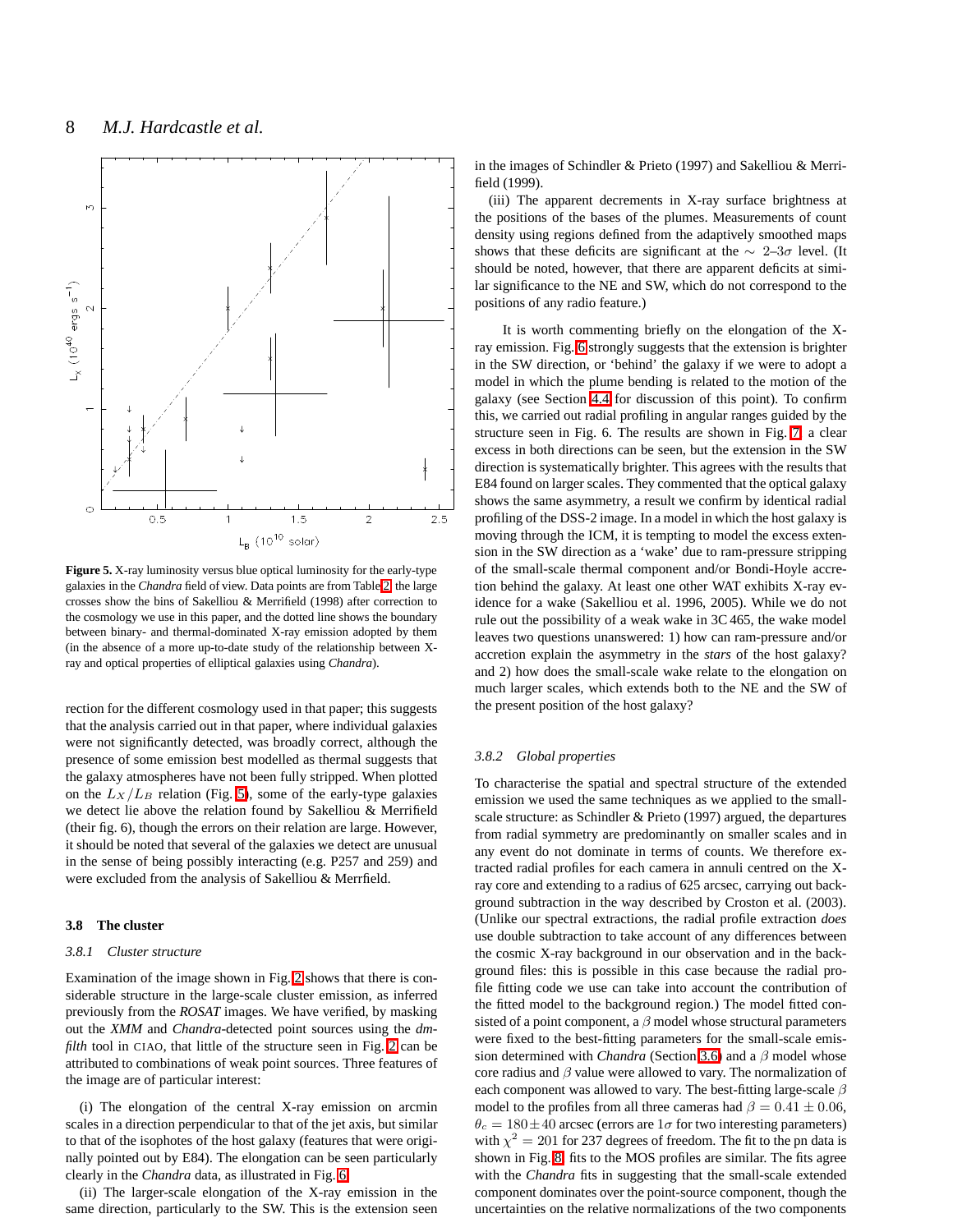| Galaxy ID        | Type           | <b>XMM</b><br>det'n?     | RA<br>h m s | Dec<br>0/11 | Ext'n<br>radius<br>(arcsec) | Chandra<br>counts | Spectral fit                      | $\chi^2/n$ | Luminosity<br>$(x10^{40}$<br>$ergs s^{-1}$ ) | $L_B$<br>$(x10^{10}$<br>$L_{\odot}$ ) |
|------------------|----------------|--------------------------|-------------|-------------|-----------------------------|-------------------|-----------------------------------|------------|----------------------------------------------|---------------------------------------|
| P <sub>202</sub> | E              | U                        | 23 38 29.6  | 27 02 05    | 3                           | $31 \pm 7$        |                                   |            | 0.5                                          |                                       |
| P <sub>246</sub> | S <sub>0</sub> | N                        | 23 38 52.5  | 26 56 22    | 15                          | $< 21^{\ast}$     |                                   |            | < 0.7                                        | 0.3                                   |
| P <sub>257</sub> | E              | Y                        | 23 38 29.2  | 26 58 44    | 9                           | $134 \pm 14$      | $MEKAL + pow, kT = 0.8 \pm 0.1$   | 1.1/3      | 2.4                                          | 1.3                                   |
| P <sub>256</sub> | E              | $\mathbf N$              | 23 38 34.4  | 26 58 46    | 9                           | $69\pm12$         | MEKAL, $kT = 0.8^{+0.75}_{-0.15}$ | 1.4/1      | 0.8                                          | 0.4                                   |
| P <sub>259</sub> | E              | Y                        | 23 38 26.8  | 26 59 06    | 8                           | $78 \pm 11$       | MEKAL + pow, $kT = 0.5 \pm 0.2$   | 0.5/1      | 1.5                                          | 1.3                                   |
| P <sub>263</sub> | E              | Y                        | 23 38 38.8  | 27 00 41    | 9                           | $139 \pm 15$      | MEKAL, $kT = 0.61 \pm 0.05$       | 4.0/4      | 2.0                                          | 1.0                                   |
| P <sub>271</sub> | S <sub>0</sub> | N                        | 23 38 36.3  | 27 01 48    | 9                           | $62 \pm 15$       | $\overline{\phantom{0}}$          |            | 0.9                                          | 0.7                                   |
| P <sub>275</sub> | E              | N                        | 23 38 33.3  | 27 02 05    | 5                           | $29 \pm 8$        | $\overline{\phantom{0}}$          |            | 0.4                                          | 2.4                                   |
| P294             | S <sub>0</sub> | $\mathbf N$              | 23 37 53.7  | 27 05 18.4  | 20                          | $< 30*$           |                                   |            | < 1.0                                        | 0.3                                   |
| P <sub>295</sub> | S <sub>0</sub> | N                        | 23 38 27.1  | 27 05 25    | 10                          | $32 \pm 11$       |                                   |            | 0.5                                          | 0.3                                   |
| P302             | S              | Y                        | 23 39 11.7  | 27 06 55    | 19                          | $84 \pm 12*$      | pow                               | 2.8/3      | 2.7                                          |                                       |
| P308             | E              | $\mathbf N$              | 23 38 22.8  | 27 09 29    | 10                          | $<$ 33            |                                   |            | < 0.5                                        | 1.1                                   |
| P316             | S <sub>0</sub> | N                        | 23 38 46.3  | 27 10 20    | 15                          | ${}_{\leq 20^*}$  |                                   |            | < 0.6                                        | 0.4                                   |
| P320             | S <sub>0</sub> | N                        | 23 39 07.0  | 27 12 21    | 20                          | $< 24*$           |                                   |            | < 0.8                                        | 0.3                                   |
| P321             | S <sub>0</sub> | $\mathbf N$              | 23 38 41.7  | 27 12 54    | 10                          | $< 13*$           |                                   |            | < 0.4                                        | 0.2                                   |
| P322             | S <sub>0</sub> | $\mathbf N$              | 23 38 50.1  | 27 12 53    | 20                          | ${}_{\leq 26^*}$  |                                   |            | < 0.8                                        | 1.1                                   |
| P324             | S <sub>0</sub> | Y                        | 23 38 43.7  | 27 12 57    | 22                          | $87\pm14^*$       | MEKAL, $kT = 0.32^{+0.1}_{-0.04}$ | 2.8/2      | 2.9                                          | 1.7                                   |
| P331             | E/S0           | $\overline{\phantom{0}}$ | 23 38 50.5  | 27 16 06    | 23                          | $73 \pm 14*$      | MEKAL, $kT = 0.6 \pm 0.1$         | 0.3/1      | 2.0                                          | 2.1                                   |

<span id="page-8-0"></span>**Table 2.** Galaxies detected in the *Chandra* observation and upper limits on non-detections.

The galaxy IDs refer to the numbers allocated by Pinkney et al. (1993): P202 is the companion galaxy, also known as NGC 7720A. The *XMM* detection column indicates whether a galaxy was detected by *XMM* (Y), undetected although in field of view (N) or undetectable due to proximity to another source (U) or through being out of the field of view (–). Extraction regions used reflect the detected X-ray emission, the need to avoid including emission from other sources, and the size of the PSF at the off-axis distance of the source: the standard extraction region of 9 arcsec for the on-axis sources corresponds to 5 kpc at the distance of the cluster. *Chandra* counts quoted are in the 0.5–5 keV energy range. Counts marked with an asterisk are from one of the front-illuminated chips, the others are from ACIS-S3. X-ray luminosities are in the *Einstein* range (0.2–3.5 keV) and are calculated from the absorbed flux assuming a luminosity distance of  $3.96 \times 10^{26}$ cm. Where no spectral fit was possible, a MEKAL model with  $kT = 0.5$  keV was used to estimate luminosity. Optical luminosities are taken from the values used by Sakelliou & Merrifield (1998), updated to the cosmology of the present paper.



<span id="page-8-1"></span>**Figure 7.** Radial profile of the *Chandra* data in the 0.5–5 keV energy range. Dot-dashed lines show the surface brightness profile in the quadrant centred on position angle 205◦ (N through E), or 'behind' the galaxy: dashed lines show it in the quadrant centred on PA=50°, and solid lines show the profile in the remaining 180◦ . No background subtraction has been carried out. A significant difference is apparent from a radius of about 40 arcsec outwards.

are large: the total counts found by the fits in the two small-scale components are consistent with what would be expected given the count rate obtained from the *Chandra* data.

The spectral properties of various regions of the cluster were estimated using the XSPEC deprojection model in combination with *mekal* thermal models and a power-law contribution in the central region. To make this model work effectively the regions used must cover a large region of the cluster, and so we used annuli extending out to 10 arcmin (as tabulated in Table [3\)](#page-9-1) with background taken from the background files and with the corrections described in Section [2.1.](#page-1-0) As with the *Chandra* fits described above, we also tabulate the results of fitting independently to the annuli used. The abundance was initially fixed at 0.5 solar: if it was allowed to vary, the best-fitting joint value in the deprojection model was  $0.46 \pm 0.06$ , with very similar temperatures (not tabulated).

It will be seen that the deprojected and independent fits give similar temperatures, around 4.5–5 keV, for the outer regions of the cluster. These temperatures are in reasonable agrement, within the errors, with the temperatures estimated from *ROSAT* PSPC data by Schindler & Prieto (1997), though somewhat higher than the cluster temperature of 3.7 ± 0.3 keV derived from *ASCA* data by Fukazawa et al. (1998). It remains possible that the temperatures we measure are contaminated by excess particle background, in spite of the steps we have taken to subtract this off (Section [2.1\)](#page-1-0). However, we see no sign of an increase in temperature at large radii, as we might expect in such a scenario (and as we do in fact see without the particle background corrections). Instead, the temperatures are largely consistent with a constant value of ∼ 4.7 keV beyond about 1 arcmin from the core.

Combining the *XMM* deprojection with the *Chandra* deprojec-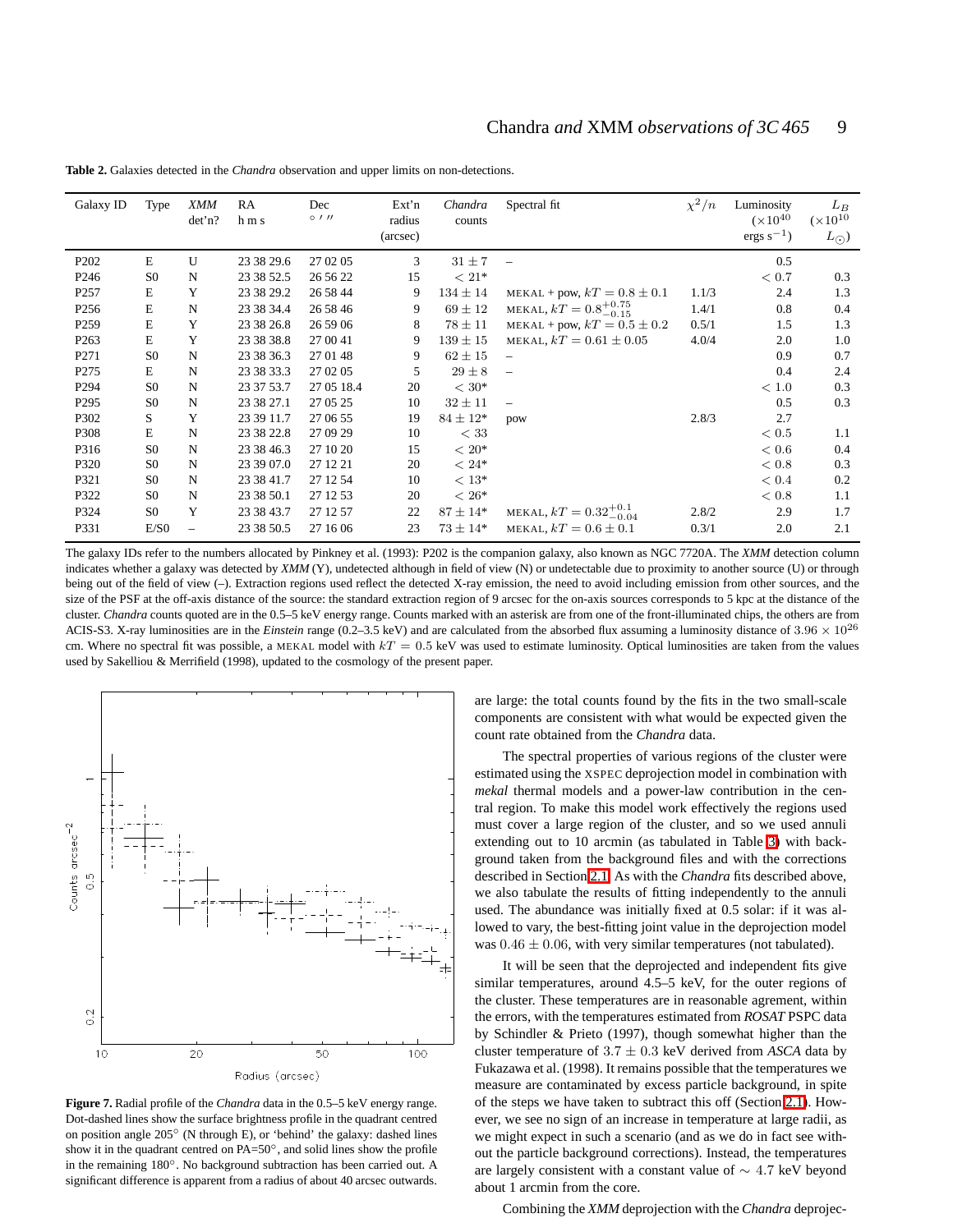

<span id="page-9-0"></span>**Figure 6.** The inner parts of the 3C 465 plumes superposed on (left) the adaptively smoothed image from the ACIS-S3 chip of *Chandra* and (right) the Digital Sky Survey 2 red image of the host galaxy and its environment. Radio map and contours as in Fig. [2.](#page-4-0) The galaxies to the E, with corresponding X-ray sources, are P271 and P263 in the notation of Table [2.](#page-8-0)

<span id="page-9-1"></span>**Table 3.** Temperatures in A2634 measured with *XMM*

| Annulus<br>(arcsec) | Independent fits<br>Temperature<br>(keV) | $\chi^2/n$ | Deprojected fits<br>Temperature<br>(keV) |
|---------------------|------------------------------------------|------------|------------------------------------------|
| $0 - 30$            |                                          | 75/71      | 0.91                                     |
| $30 - 60$           | $4.3^{+0}$                               | 98/76      | 2.9                                      |
| $60 - 120$          |                                          | 217/221    |                                          |
| $120 - 240$         | 5.1                                      | 323/280    | 5.2                                      |
| 180-240             | 5.0                                      | 315/335    |                                          |
| 240-300             | $4.8^{+0.3}$                             | 329/372    |                                          |
| $300 - 600$         |                                          | 318/475    |                                          |

The fit to the central bin includes an obscured power-law component as discussed in Section [3.3.](#page-2-0) Abundance is fixed to 0.5 solar (see the text). The total  $\chi^2/n$  value for the deprojected model was 1671/1847.

tion of Section [3.6,](#page-6-0) we obtain the temperature profile shown in Fig. [9.](#page-10-1) Whereas the *XMM* data alone might have suggested a significant temperature jump at around the jet termination distance in 3C 465 (∼ 40 arcsec) the two datasets taken together strongly suggest a smooth temperature gradient as a function of distance, probably levelling out at  $kT \sim 4.7$  keV.

The deprojection allows us to estimate particle densities in the deprojection annuli, which we can compare with those estimated from the radial profile analysis using the method of Birkinshaw & Worrall (1993). The radial profile values are necessarily calculated assuming a single conversion factor between count density and volume-normalized emission measure, and so cannot take account of temperature structure: we carry out the conversion assuming instrumental responses appropriate for temperatures of 4.7 keV for the outer region modelled with *XMM* data and 1.0 keV for the *Chandra* data that describe the inner region. On the other hand,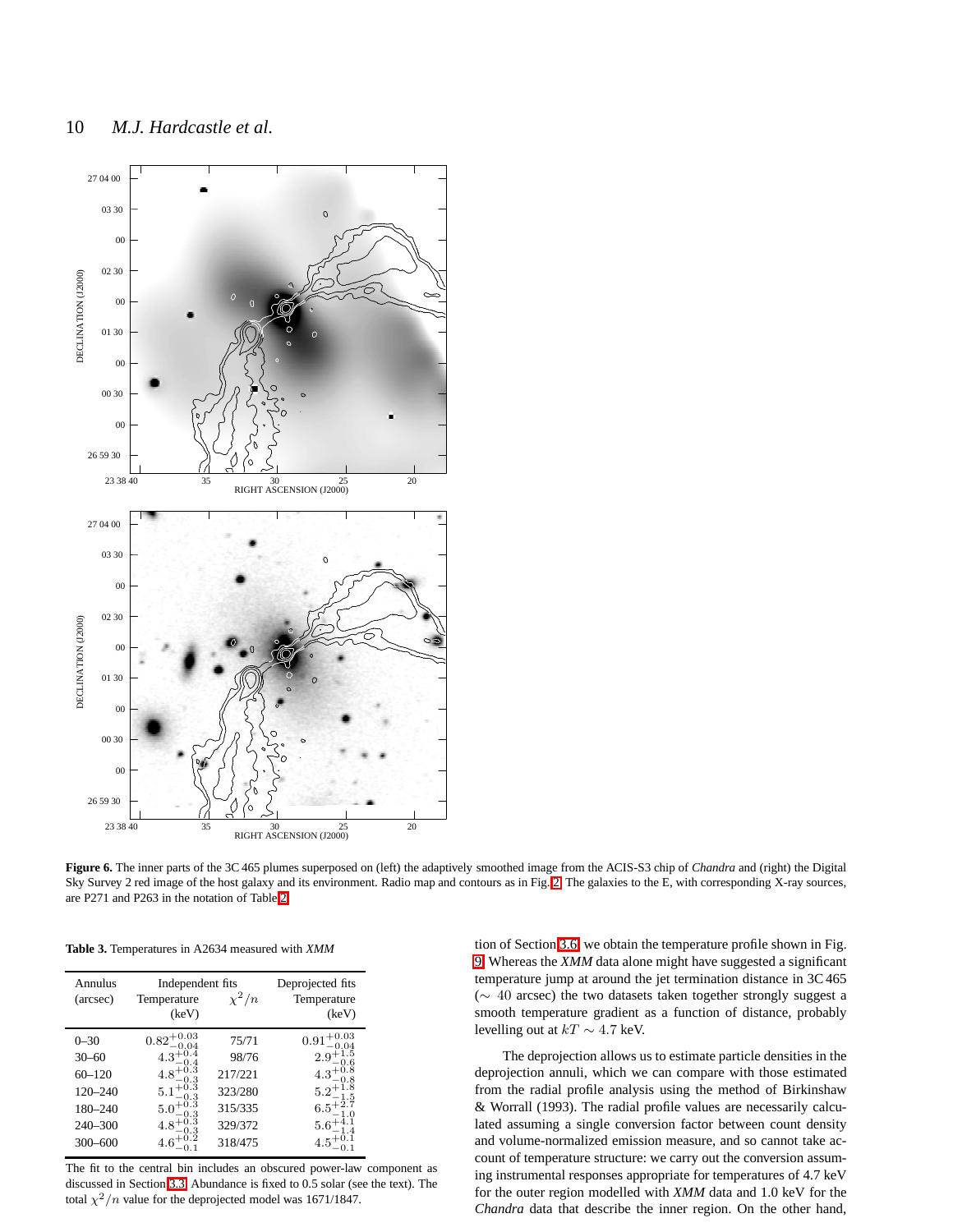

<span id="page-10-0"></span>**Figure 8.** Radial profile of the *XMM* pn data in the energy range 0.3–7 keV. The dotted lines show the three best-fitting model components described in the text (point source and two  $\beta$  models) and the dashed line shows their sum. The residuals are displayed below the plot.



<span id="page-10-1"></span>**Figure 9.** The deprojected temperature of the thermal emission surrounding 3C 465, based on *Chandra* and *XMM* deprojections (Tables [1](#page-6-3) and [3\)](#page-9-1). In the inner 30 arcsec data are plotted from both *XMM* (one large region) and *Chandra* (several small regions). Squares indicate *Chandra* data and triangles *XMM* data points.



<span id="page-10-2"></span>**Figure 10.** The deprojected proton density of the thermal emission surrounding 3C 465, based on *Chandra* and *XMM* deprojections (Tables [1](#page-6-3) and [3\)](#page-9-1) (solid bars). Overplotted are the densities estimated from radial profile fitting of  $\beta$  models (dashed lines), assuming a transition between the two β models at 20 arcsec from the core. Squares indicate *Chandra* data and triangles *XMM* data points.

the densities estimated using the deprojection model are emissionweighted densities and can only be at best representative of the density in the bin. The proton densities estimated using the two models are plotted as a function of radius in Fig. [10](#page-10-2) (we assume for the purposes of the plot that the transition between the two  $\beta$  models happens when their densities become equal at around 20 arcsec from the core). The plot shows that the agreement between the densities estimated using the two methods is reasonable, except perhaps in the outer bin, which would be expected to be most affected by the assumption of the deprojection algorithm that no cluster emission exists outside the deprojection region. We can therefore have reasonable confidence in pressures estimated using either method. The agreement between the two methods also suggests that the physical conditions we estimate are reliable in spite of the fact that we find lower  $\beta$  values and core radii than other workers.

Pressure as a function of radius, estimated from the deprojection and from the radial profile fitting, is plotted in Fig. [11.](#page-11-0) To convert the density estimated from radial profile fitting to a pressure we have assumed a temperature which is constant at 0.66 keV within 2 arcsec and constant at 4.7 keV beyond 200 arcsec, and has a log-linear profile between those two radii (i.e.  $kT = a + b \log r$ ): such a temperature profile is a reasonable description of the profile plotted in Fig. [9,](#page-10-1) though others could be devised. It can be seen that the pressure estimates are again reasonably consistent, as expected. Also plotted on Fig. [11](#page-11-0) (dashed lines) are the minimum pressures in various components of the radio source. These are calculated from flux measurements from the 1.4 GHz and 8.4 GHz maps on the assumption of a synchrotron spectrum with  $\gamma_{\text{min}} = 100$ ,  $\gamma_{\rm max} = 10^5$ , a low-energy electron energy index of 2 (corresponding to  $\alpha = 0.5$ ) and a break in the electron spectrum determined by the fluxes in the two maps. We assume no relativistic protons, a filling factor of unity, and a cylindrical geometry for all features.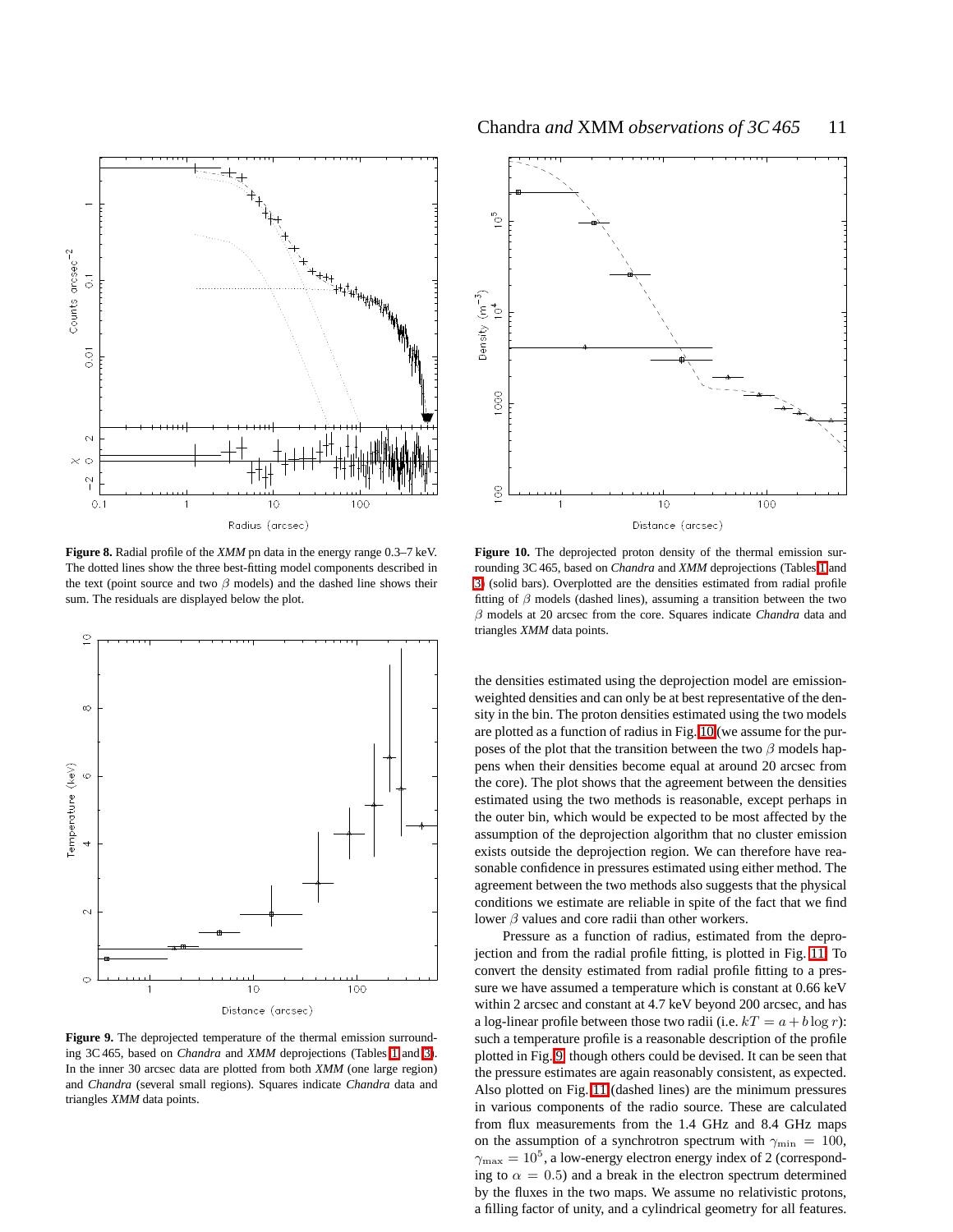

<span id="page-11-0"></span>**Figure 11.** The pressure of the thermal emission surrounding 3C 465, based on deprojections as plotted in Figs [9](#page-10-1) and [10](#page-10-2) (solid bars). The dashed lines are the pressures estimated from the radial profile density determinations, converted to pressure by assuming a temperature profile as described in the text. Dotted lines show the synchrotron minimum pressures in various components of 3C 465, with the inner and outer radii corresponding to the inner and outer positions of the relevant component. The two inner lines show the minimum pressure in the jet 1) assuming no beaming in the jet and a jet in the plane of the sky and 2) with a representative beaming model with  $v/c = 0.5$ ,  $\theta = 50^\circ$ . All other calculations assume no beaming or projection. Squares indicate *Chandra* data and triangles *XMM* data points.

For the bright northern jet, we have estimated the minimum pressure in two ways: firstly assuming no projection or beaming (as was the case for all the other components) and secondly assuming an effective beaming speed of 0.5c and an angle to the line of sight  $\theta = 50^{\circ}$ : this latter is a representative beaming value that reproduces the jet sidedness ratio measured by Hardcastle & Sakelliou (2004). These pressures are essentially true minimum pressures: only very implausible assumptions for the electron energy spectra can reduce them significantly, and then only by a factor  $\langle 2.$  Fig. [11](#page-11-0) shows that the inner jet is the only component, on either of these two models, that appears to have a higher minimum internal pressure than the external thermal material over some of its length. All the other regions of the source are underpressured with respect to the external pressure by factors of between about 3 and 30, as is typically found for the large-scale components of FRI sources (Hardcastle & Worrall 2000 and references therein). This conclusion is different from that of E84 partly because our estimated minimum pressures are slightly lower, but mostly because our external pressures are higher, as a result of a higher measured external temperature (their value of 1.85 keV is lower than any modern estimate) and a better-constrained model for the external density.

#### **3.9 CL-37**

Pinkney et al. (1993) and Scodeggio et al. (1995) both report the existence of a cluster of galaxies 12 arcmin to the NW of NGC 7720, with a redshift around 0.124. This cluster is detected in Xrays in the MOS1 and MOS2 cameras of *XMM* (it lies on the very edge of the pn field of view). Extracting a spectrum from a 75 arcsec radius circle around the X-ray centroid, with background taken from an adjacent larger circle, we find that the MOS1 and MOS2 data are well fitted ( $\chi^2$ /d.o.f. = 84/88) by a MEKAL model with  $kT = 3.1 \pm 0.4$  keV and abundance  $0.4^{+0.3}_{-0.2}$  solar. The unabsorbed X-ray flux in this region is around  $10^{-12}$  ergs cm<sup>-2</sup> s<sup>-1</sup>, which is substantially lower than the value predicted by Scodeggio et al. from the luminosity-velocity dispersion relationship even after correcting to the cosmology used here, although the extraction region is not large at the distance of CL-37. However, as the measured temperature would correspond (e.g. Edge & Stewart 1991) to an expected velocity dispersion in the range 400–600 km  $s^{-1}$ , it seems likely that the true velocity dispersion of the cluster is less than the value of  $924^{+307}_{-265}$  km s<sup>-1</sup> quoted by Scodeggio et al.. Given the large uncertainties on the result of Scodeggio et al. , their comment that the velocity structure of the cluster is complex, and the large scatter in the  $kT$ - $\sigma$  relationship, the true velocity dispersion can be estimated to be something closer to  $\sigma \approx 600$  km  $\int_{s^{-1}}^{t}$ .

# **4 DISCUSSION**

## **4.1 X-ray emission from the jet and plumes**

It is conventional to believe (e.g. Leahy 1993) that the jets of WAT sources are physically similar to those in classical double (FRII) radio galaxies and quasars; evidence for this comes from their narrow and sometimes one-sided appearance (as in 3C 465), the polarization structure they exhibit and their frequent termination in compact, shock-like features similar to the hotspots in FRIIs (Hardcastle & Sakelliou 2004). X-ray emission from FRII-like ('type II') jets, particularly in quasars and other sources where the jet is *a priori* thought to make a small angle to the line of sight, is often attributed in the literature to inverse-Compton scattering of the cosmic microwave background radiation by a jet with a high bulk Lorentz factor ( $\Gamma \sim 10$ ), based on the observations that a onezone synchrotron model cannot be fitted to the data and that the inverse-Compton process without beaming requires a large departure from the equipartition condition (e.g. Tavecchio et al. 2000). However, the generally accepted picture of X-ray emission from FRI-like ('type I') jets is that they are due to synchrotron emission related to the strong deceleration of the jet flow expected on other grounds in the inner few kpc of these systems (e.g. Hardcastle et al. 2001, 2002); in these cases a one-zone synchrotron model is often a good fit to the overall jet spectrum (although the details of jet structure may in fact be complex on scales that cannot be resolved in most sources: Hardcastle et al. 2003) while a beamed inverse-Compton model requires implausible jet parameters.

The detection of 3C 465's inner jet in X-rays, at a level similar to what would be predicted using a simple synchrotron model based on observations of type I jets, lends support to the idea that some type II jets can be synchrotron sources. There is already evidence for this from the comparatively strong detections of the pre-flaring jets, thought to be type II, in some FRI sources, notably 3C 66B and Cen A (Hardcastle et al. 2001, 2003) as well as X-ray detections of components of the jets of some FRII sources (e.g. 3C 219, Comastri et al. 2003; 3C 452 and 3C 321, Hardcastle et al. 2004; 3C 403, Kraft et al. 2005) for which it is highly implausible that a beamed inverse-Compton model can be an explanation. 3C 465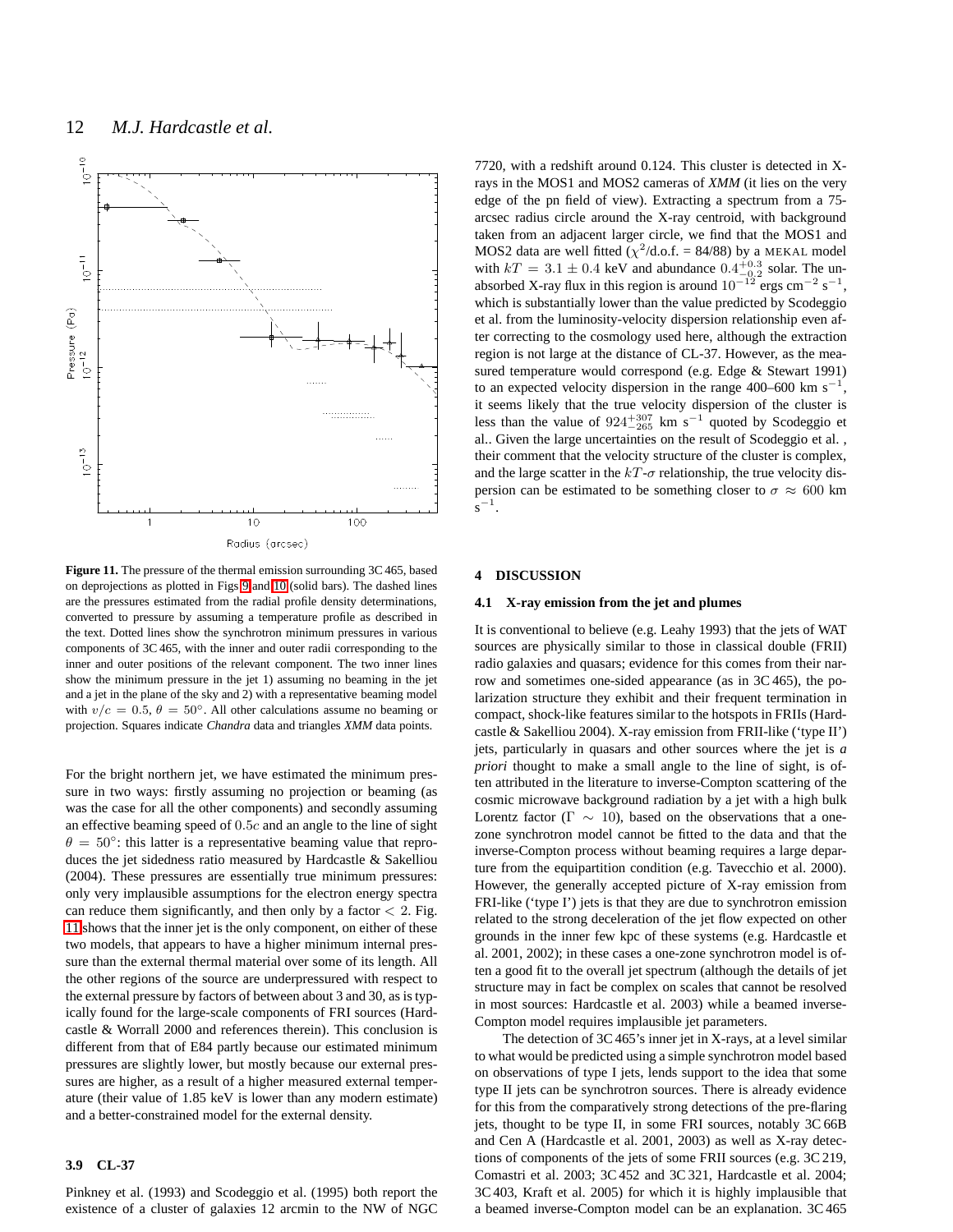is particularly interesting in this context for three reasons: (1) it is generally accepted that WAT jets are type II, (2) the emission from the jet is not confused by inverse-Compton emission from any surrounding lobes, and (3) there is no confusion between jet knots and hotspots, which can also be synchrotron X-ray sources. 3C 465's detection thus gives us a reason to reiterate a point already made by Hardcastle et al. (2004) and Kraft et al. (2005): there are clearly X-ray-emitting type II jets for which the beamed inverse-Compton model is *not* the explanation. Since there is no compelling reason to expect a one-zone synchrotron model to be a good fit in an FRII jet in which the loss spatial scale may be two to three orders of magnitude smaller than the region of the jet being considered, observers should be wary of ruling out the possibility that synchrotron emission is responsible for the X-rays from a given type II jet.

On the other hand, the non-detection of the bases of the plumes of 3C 465 in X-rays, at a level sufficient to show that their radio to X-ray spectral index is significantly greater than that seen in all FRI jets, strongly suggests that these regions are *not* analogous to the bases of type I jets. This is as expected in the picture of these objects proposed by Hardcastle et al. (1998) and Hardcastle & Sakelliou (2004), in which the jet decelerates rapidly at a single point close to the base of the plume, rather than there being uniform distributed deceleration over a finite-sized region of the base of the plume. We conclude that the non-detection of the plumes in X-rays in the *Chandra* observations is evidence that the bases of WAT plumes are physically different from the bases of FRI type I jets; WAT plumes are probably more similar to the large-scale jets of FRIs, which typically do not show either strong deceleration or X-ray emission.

It is not clear why we do not see X-ray emission associated with the assumed rapid deceleration of the jet at the base of the plume, by analogy with the X-ray emission detected from the hotspots of many low-luminosity FRII radio galaxies, thought to be synchrotron in origin (Hardcastle et al. 2004 and references therein). Features as faint as the brightest knot at the end of the N jet (NJ2 in the notation of Hardcastle & Sakelliou: see also Fig. [3\)](#page-5-0) have been detected in X-ray observations of FRII hotspots. However, as we noted above, there is no particularly good candidate feature analogous to a hotspot in the radio images of 3C 465; the jet flow clearly continues after NJ2. *Chandra* images of WATs that *do* exhibit compact bright jet termination structures would be of considerable interest.

#### **4.2 WAT termination**

We begin by noting that the conclusions of Jetha et al. (2005), based on less sensitive observations, apply to 3C 465 as well. There is no evidence in the data either for discrete features associated with the jet termination points or plume bases or for discontinuities in the properties of the external medium at the distances of the jet-plume transition, such as the shock structures in the models of Loken et al. (1995); in particular, our observations show that the apparent temperature discontinuity seen in the inner regions of the sources studied by Jetha et al. was probably an unresolved temperature gradient. Models that require a discontinuity in the external medium are thus ruled out by observation. The jet termination is on a similar scale to the transition between the central, cool X-ray core and the hotter cluster medium, again as observed by Jetha et al., but as yet we have no clear idea of why this should be the case. As Jetha et al. suggest, numerical modelling of realistic (fast, low-density) jets and plumes in realistic cluster environments may be the way forward here. It is also interesting to note that the transition occurs close to the point where the jet internal (minimum) pressure starts to exceed the external thermal pressure (Section [3.8](#page-7-0) and Fig. [11\)](#page-11-0). X-ray and radio data of similar quality for a larger number of sources would be required to say whether this is more than a coincidence.

#### <span id="page-12-1"></span>**4.3 Pressures and particle content**

Our detailed X-ray and radio observations have given a very clear indication that the large-scale plumes of 3C 465 behave similarly to the lobes or plumes of normal twin-jet FRI sources: the minimum pressures in the lobes are about an order of magnitude below the external thermal pressures. This implies some sort of departure from the minimum-energy condition, either a departure from equipartition between the radiating electrons and magnetic fields, a population of non-radiating relativistic particles, or a contribution to pressure from particles that do not participate in equipartition, such as thermal protons. As usual (e.g. Hardcastle et al. 1998, Croston et al. 2003) we cannot tell which of these is the case. In the inner parts of normal FRI jets the jet deceleration is thought to be by entrainment of external material, which has suggested that the entrained material might supply the missing pressure if it could be heated efficiently so as to avoid thermal X-rays from the lobes or plumes (see e.g. Croston et al. 2003). In WAT plumes, the jets are not expected to have entrained significant amounts of external material, since they do not show the deceleration-related structures of FRI jets, and so this explanation seems less likely (see also below, Section [4.4\)](#page-12-0). On the other hand, if we assume that equipartition does not hold, it is not clear why such a large departure from equipartition should be required in WAT plumes but not in FRII lobes, where inverse-Compton evidence (e.g. Hardcastle et al. 2002, Belsole et al. 2004, Croston et al. 2004) suggests that equipartition is roughly maintained and that the electrons and magnetic fields alone are sufficient to provide pressure balance with the external medium. The departure from equipartition would correspond to around a factor 5 difference between the actual magnetic field strength and the equipartition value; this is considerably larger than is typically seen in the X-ray-detected lobes of FRII radio galaxies (Croston et al. 2005). In addition, a departure from equipartition sufficient to make the internal pressure equal to the external pressure in the direction of electron domination would give rise to strong inverse-Compton emission from the plumes, at the level of a few thousand *XMM* counts, which is not observed – the deficits in X-ray count rate seen at the bases of the plumes seem to rule out this model, so that the lobes would have to be magnetically dominated if electrons and magnetic field alone were to supply the required pressure. The third possibility is that the plumes contain an energetically dominant population of relativistic protons: this cannot be ruled out directly by the data, but again arguments based on inverse-Compton detections suggest that it is not the case in the hotspots (Hardcastle et al. 2004) or lobes (Croston et al. 2005) of FRII sources. We return to the particle content of the plumes in the next section.

#### <span id="page-12-0"></span>**4.4 Bending**

It is instructive to revisit the arguments of E84 that led to the conclusion that the bending of 3C 465 in particular, and of WATs in general, was difficult to explain in any model. They assumed that the kinetic energy of the plume must supply the overall observed radio luminosity: that is, the bulk flow is cold and there is *in situ* particle acceleration at all points in the plume. This leads to a condition on the density and speed of a non-relativistic plume: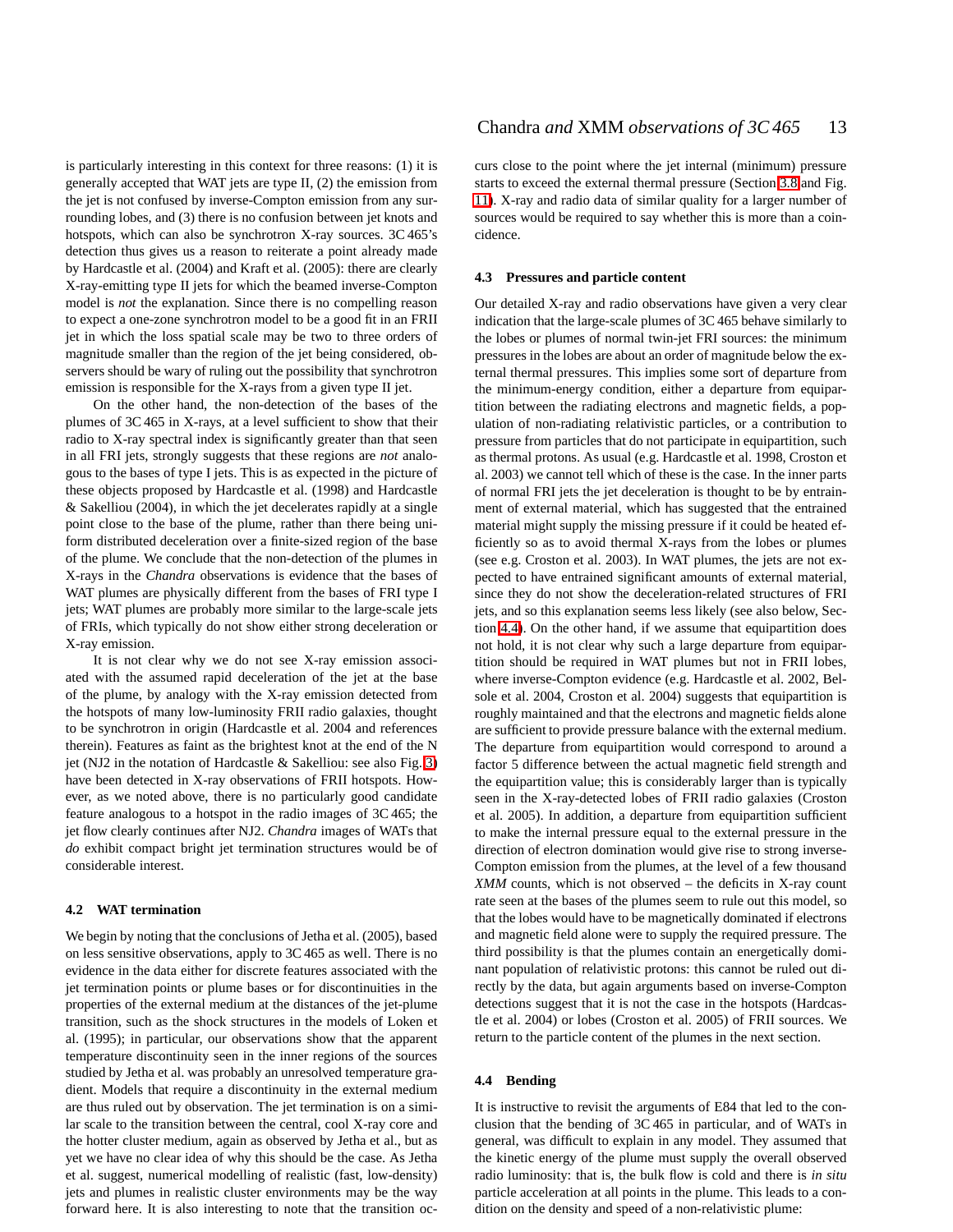# <span id="page-13-0"></span>14 *M.J. Hardcastle et al.*

$$
L_{\rm rad} = \epsilon \pi r^2 \rho v_p^3 / 2 \tag{1}
$$

(their eq. 2) where  $\epsilon$  is a factor giving the efficiency of conversion between kinetic energy and energy of relativistic electrons, r is the plume radius,  $\rho$  is its density and  $v_p$  is its speed. They assumed *in situ* particle acceleration on the basis of estimates of the synchrotron loss timescale at 5 GHz, and so we note to begin with that it may not be necessary to satisfy this condition in its original form. The synchrotron age of material at the end of the plumes is  $\sim 1 \times 10^8$  years, based on 1.4 GHz and 330 MHz data taken from the VLA archives, if we assume a Jaffe & Perola (1973) aged synchrotron spectrum, an injection index of 2.0 and a loss magnetic field strength around the minimum-energy value of 0.4 nT (taking into account CMB losses), and consequently material can be transported out from the jets or plume bases without *in situ* reacceleration so long as  $v_p \gtrsim 0.008c$ , or 2500 km s<sup>-1</sup>.

E84 used the lack of observed depolarization to place a limit  $(n \lesssim 80 \text{ m}^{-3})$  on the density of thermal material (effectively, protons) in the tails. This method of setting a density limit has fallen out of favour in recent years, partly because it does not provide a strong upper limit (Laing 1984) and partly because it seems unlikely that the limits it does provide are close to the true values, which may be much lower. It may thus not be appropriate to use a proton density around  $10-100$  m<sup>-3</sup> as a 'typical' value in the plumes. Observationally, there are few other constraints on the internal density available: as discussed above, we know from the Xray deficits seen in both ordinary FRIs and in cluster-centre objects (e.g. Bˆırzan et al. 2004) that the missing pressure in these sources is *not* supplied by thermal protons at the temperature of the external medium, but this only really gives the constraint that the internal density is likely to be much lower than the external one. A true limit comes from considering the minimum possible internal density. If we assume that the WAT plumes are in pressure balance and that the internal pressure is supplied by relativistic particles and magnetic field, presumably with some departure from the minimum energy condition, the plume material remains very light compared to the external medium: we require  $nkT = U/3$ , where  $U = m_e c^2 \int \gamma N(\gamma) d\gamma + B^2/(2\mu_0)$ , and the effective density of the internal material is  $U/c^2 = 3nkT/c^2$ , while the external density is  $n \mu m_p$ , where  $\mu$  is the mass per particle in atomic mass units (about 0.6). The density contrast is thus  $\mu m_p c^2/3kT$ , or about  $4 \times 10^4$  for the temperature of the 3C 465 cluster. The internal density (in terms of an equivalent proton density) in this model, which represents a minimum possible internal density if we think that the plumes are not underpressured, would be of the order of 0.04 m<sup>-3</sup>, much lower than the 'typical' values used by E84. Such a light plume is comparatively easy – perhaps even too easy – to bend by ram pressure; if the flow speed up the plume,  $v_p$ , were comparable to the local external sound speed ( $c_s \sim 1300 \text{ km s}^{-1}$ ), bulk motions with speeds of  $\sim 0.005c_s$  would have a significant effect, while if  $v_p$  were comparable to the speed estimated above from spectral ageing arguments, we would require external bulk motions with speeds around  $0.01c_s$ . If instead we adopt the luminosity condition (eq. [1\)](#page-13-0) to estimate the flow speed, retaining this low internal density, then we would obtain a bulk speed around  $0.12c$  [for a radiative efficiency of 0.1, which may be generous, in view of the jet luminosity inferred for the weaker source 3C 31 by Laing & Bridle (2002)] and, because of the low internal density, bulk motions with speeds around  $0.15c_s$  would still be sufficient to bend the plume: as E84 comment, low jet densities are possible, but require high speeds if the luminosity condition is to be satisfied.

If, on the other hand, the pressure deficit at minimum energy is supplied by hot, entrained, internal thermal material, as is possible for FRI lobes, then we know only that the density contrast is  $T_{\text{int}}/T$  (since the thermal protons then dominate the density of the flow) and in that case external bulk motions at the sound speed can bend the plume significantly if  $v_p/c_s \lesssim \sqrt{T_{\text{int}}/T}$ , which for moderate heating of the internal protons requires plume speeds that are at most mildly supersonic: for example, if the plume speed is 2500 km s<sup>-1</sup>, then the internal protons must be heated to around 20 keV (which would also give a density for internal protons that was close to the 'limit' on internal density inferred by E84). Bending by subsonic motions requires a correspondingly higher temperature, increasing as  $(v/c_s)^{-2}$ , but this is not impossible, as we have little information on the temperature of the internal protons. In the case of a proton-dominated plume the luminosity condition, eq. [1,](#page-13-0) requires  $v_p \propto T_{\text{int}}^{1/3}$ , and it can be shown that very high internal temperatures ( $> 3 \times 10^{10}$  K), correspondingly low densities, and high plume flow speeds ( $> 0.08c$ ) are required for the plume to be bent by sub-sonic bulk motions in the external medium. To summarize, the plumes can be bent by bulk motions in the external medium if they are light, but they will only also meet the luminosity condition of E84 if they are also fast. If we drop the assumption of *in situ* acceleration (and instead assume passive transport of radiating electrons) then the plumes need only be mildly supersonic, but must still be light.

This conclusion revives the possibility that the plumes are in fact bent by the motion of the galaxy with respect to the host cluster. E84 suggest that the systematic motion of NGC 7720 could be of order 100–300 km s<sup>-1</sup>, or  $(0.08-0.23)c_s$ . Their estimate does not necessarily rule out higher galaxy speeds, because they base it on the radial velocity of the galaxy with respect to the cluster mean (which does not tell us about motions in the plane of the sky) and on studies of the radial velocities of cDs in general (which may not be representative of the systems hosting WATs). The possible detection of an X-ray wake behind 3C 465 (Section [3.8.1\)](#page-7-2) may indicate a higher speed. Nevertheless, it is interesting that the speed estimate of E84 is within the range estimated above for plume bending either if the plume's internal pressure is supplied entirely by relativistic particles and the plume is fast, or if a slower plume's internal pressure is supplied by very hot thermal material. Is this picture consistent with the fact that the inner jets are not bent? This question is more difficult to answer because we do not have a reliable estimate for the inner jet speed or density, and we cannot assume pressure balance in the jet. If we assume  $v_i \approx 0.5c$  (from the beaming analysis) and take the minimum equivalent internal density to be given by  $\rho_j = 3p_{\min}/c^2$ , using the minimum pressure plotted in Fig. [11,](#page-11-0) then we can use Euler's equation in the form

$$
\frac{\rho_j v_j^2}{R} = \frac{\rho_{\text{ext}} v_g^2}{h_j} \tag{2}
$$

where R is the radius of curvature of the jet,  $v_q$  is the galaxy speed, and  $h_i$  is the width of the jet. (The non-relativistic approximation is not badly wrong in this case.) From the radio maps we can see that the radio jet bends, if it bends at all, by less than one jet width over its observed length *l*. Taking  $l = 52$  arcsec (which includes the effects of projection with  $\theta = 50^{\circ}$ ),  $h_j = 2$  arcsec, and an external density comparable to that at the transition between the hot and cool components in the X-ray (1500 protons  $m^{-3}$ ) we find that speeds of  $120 \text{ km s}^{-1}$  could produce a bend of one jet width. As this is very consistent with the possible values for systematic motion of the galaxy, and as our estimate of  $\rho_j$  is a lower limit, we are satisfied that an explanation for the plume bending in terms of the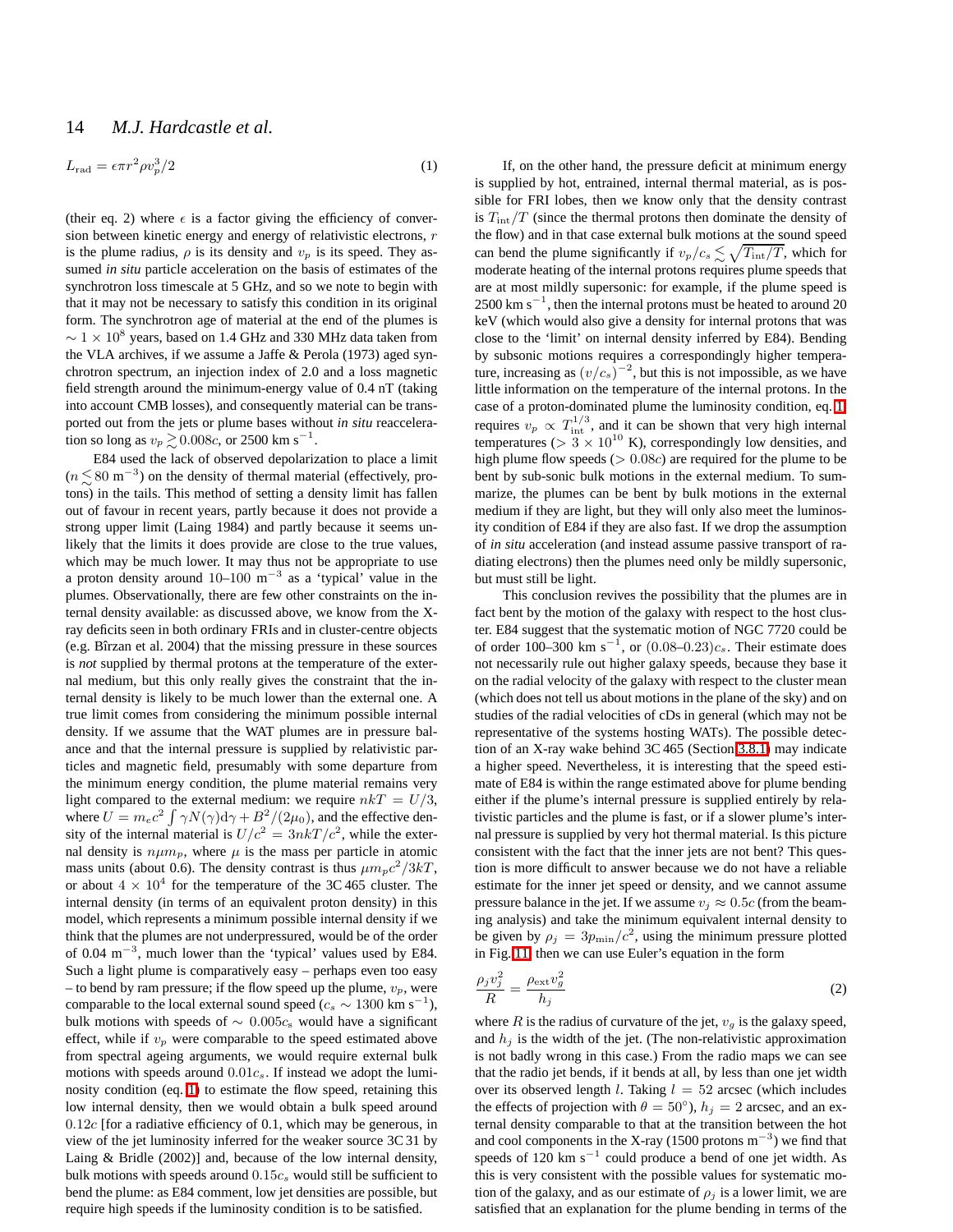systematic motion of the galaxy through the cluster is not inconsistent with the observations of essentially straight inner jets, provided that the jets are fast. We emphasise, however, that this model is only viable if the plume is light. If there is substantial entrained thermal material, then the analysis above suggests that sub-sonic motion of the galaxy through the cluster material is too slow to have a significant effect on the plumes. It is interesting in this context that there is a population of WAT sources with bent inner jets (exemplified by 0647+693, Hardcastle & Sakelliou 2004): if the jets in these sources *are* bent by ram pressure due to the host galaxy's motion, then the model we have discussed suggests either that the jets in these sources are weaker (transport less energy) or slower, or that the systematic motions of the host galaxies are larger. We will investigate this possibility in more detail elsewhere.

These results, combined with those of the previous subsection, mean that there are some interesting possible differences between WATs and classical FRI sources. On the one hand, we have shown (Section [4.3\)](#page-12-1) that the large-scale plumes of 3C 465 are very similar to the extended structure of other FRI sources in terms of the difference between the minimum internal pressure and the external pressure: in FRIs one of the best explanations for this observation is that the pressure deficit is supplied by heated, entrained material. On the other hand, as we have seen, bending of the 3C 465 plumes by galactic motions puts limits on the amount of entrained material that is present: for example, if we adopt a plume speed of 2500 km s<sup>-1</sup>, then significant bending by bulk speeds of  $\sim 100$  km s<sup>-1</sup> require thermal densities several orders of magnitude below the external density (with correspondingly high temperatures if we want this material to supply the missing pressure), while satisfying the E84 luminosity condition requires even lower densities. These densities are considerably lower than the densities estimated by O'Dea (1985) from the bending of narrow-angle tail (NAT) sources. Although it would be interesting to revisit the calculations of O'Dea with modern estimates of the external density, and to compare them to estimates of the proton density required to provide pressure in the lobes, this may be an indication that type II jets such as those in 3C 465 are less efficient at entraining thermal material than the type I jets of NATs.

#### **5 CONCLUSIONS**

Our principal results can be summarized as follows:

(i) The detection of X-ray emission from the inner part of the jet of 3C 465 adds significantly to the evidence that fast (at least mildly relativistic), efficient, FRII-like ('type 2') jets can be sources of Xray synchrotron radiation.

(ii) The non-detection of X-ray emission from the jet termination point and the bases of the plumes rules out a model in which the plume bases resemble the bright bases of FRI radio jets, which are often X-ray synchrotron sources: this is consistent with our favoured model for the WAT jet-plume transition, in which the deceleration of the fast inner jets takes place rapidly when the jet interacts with the external medium at the edge of the plume, rather than slowly by entrainment as in FRI jets. However, it is interesting that there is no detection of synchrotron X-rays from any of the plausible candidates for the jet termination 'hotspot' in 3C 465, unlike the situation in the (supposedly physically similar) hotspots in low-power FRII sources. More X-ray observations of WATs with bright jet termination hotspots are required.

(iii) We have made detailed measurements of the temperature

# Chandra *and* XMM *observations of 3C 465* 15

and density structure of 3C 465's host cluster, A2634, and in particular have resolved a central dense, cool thermal component with a relatively short cooling time, which is similar to the components seen in other WATs and to the central components of FRI sources in groups. There is no evidence for any discontinuity in the properties of the external medium, and so we conclude, following Jetha et al. (2005), that models of WAT formation that require such discontinuities are ruled out. The most likely scenario based on our observations and those of Jetha et al. is that the location of the jet-plume transition is related to the emergence of the jet from the small-scale cool component associated with the host galaxy, but the physical mechanism that sets the location of the plume base remains unclear.

(iv) Our observations show that the minimum pressures of the plumes fall below the pressures estimated for the external thermal material: this implies either some departure from the minimumenergy (equipartition) condition or an additional contribution to pressure from low-density, hot thermal material. The plumes of WATs are thus similar to the large-scale components of more normal FRI sources.

(v) Revisiting the arguments related to WAT plume bending, we find that the plumes can be bent by sub-sonic bulk motions of the ICM, or by plausible motion of the host galaxy through the ICM, provided that they are extremely light with respect to the external medium (as would be the case if their internal pressures were dominated by relativistic particles and/or magnetic field).

#### **ACKNOWLEDGMENTS**

We thank Dan Evans for discussions of the X-ray core and helpful comments on the paper, Nazirah Jetha for discussions of WAT properties, and an anonymous referee for helpful comments. MJH thanks the Royal Society for a research fellowship. The National Radio Astronomy Observatory is a facility of the National Science Foundation operated under cooperative agreement by Associated Universities, Inc. This work is based on observations obtained with *XMM-Newton*, an ESA science mission with instruments and contributions directly funded by ESA Member States and NASA.

#### **REFERENCES**

- Arnaud, M., et al., 2002, A&A, 390, 27
- Belsole, E., Worrall, D.M., Hardcastle, M.J., Birkinshaw, M., Lawrence, C.R., 2004, MNRAS, 352, 924
- Bicknell, G.V., 1994, ApJ, 422, 542
- Birkinshaw, M., Worrall, D.M., 1993, ApJ, 412, 568
- Bîrzan, L., Rafferty, D.A., McNamara, B.R., Wise, M.W., Nulsen, P.E.J., 2004, ApJ, 607, 800
- Burns, J.O., 1981, MNRAS, 195, 523
- Burns, J.O., Rhee, G., Owen, F.N., Pinkney, J., 1994, ApJ, 423, 94
- Comastri, A., Brunetti, G., Dallacasa, D., Bondi, M., Pedani, M., Setti, G., 2003, MNRAS, 340, L52
- Croston, J.H., Hardcastle, M.J., Birkinshaw, M., Worrall, D.M., 2003, MN-RAS, 346, 1041
- Croston, J.H., Birkinshaw, M., Hardcastle, M.J., Worrall, D.M., 2004, MN-RAS, 353, 879
- Croston, J.H., Hardcastle, M.J., Harris, D.E., Belsole, E., Birkinshaw, M., Worrall, D.M., 2005, ApJ submitted
- Edge, A.C., Stewart, G.C., 1991, MNRAS, 252, 428
- Eilek, J.A., Owen, F.N., 2002, ApJ, 567, 202
- Eilek, J.A., Burns, J.O., O'Dea, C.P., Owen, F.N., 1984, ApJ, 278, 37 [E84]
- Fukazawa, Y., Makishima, K., Tamura, T., Ezawa, H., Xu, H., Ikebe, Y.,
- Kikuchi, K., Ohashi, T., 1998, PASJ, 50, 187